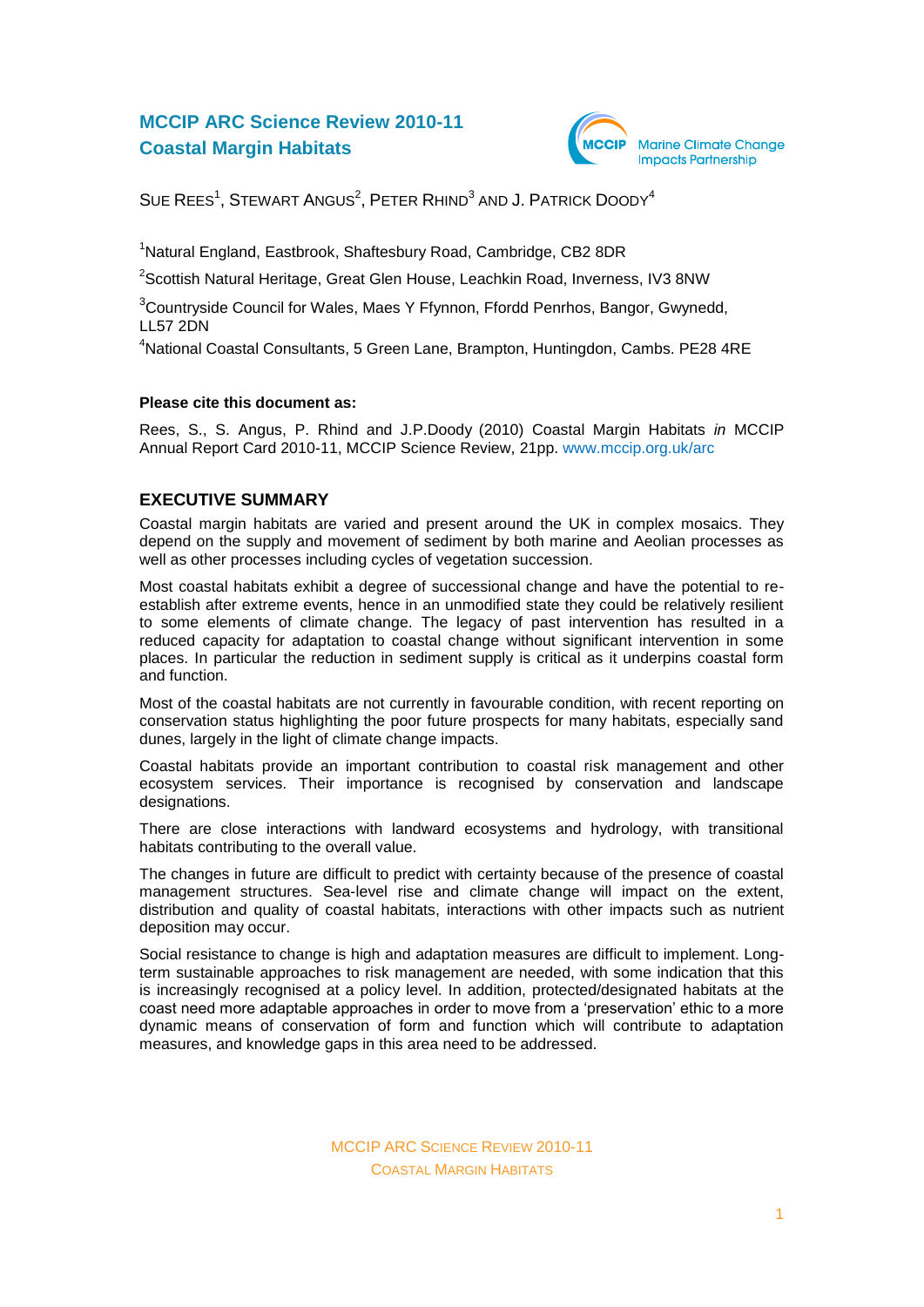# **FULL REVIEW**

# **1. What is already happening?**

# **Habitats covered**

Coastal margin habitats occur in the supralittoral zone above the spring high tide line, exposed to the splash/spray of sea water but only covered in sea water infrequently by storm waves. In their natural state they form a transition zone between marine and terrestrial systems, both of which influence the form and condition of coastal environments. Coastal margin habitats covered in this review are:

- **sand dunes**
- **machair**
- **shingle structures and beaches**  $\bullet$
- **hard rock and soft rock maritime cliffs & slopes**  $\bullet$

These habitats are strongly influenced by physical processes. The sedimentary habitats are the result of deposition of largely marine-transported shingle and sand. Many areas are still influenced by wind, waves or tides, while others are more stable where deposition has resulted in sediments left beyond the reach of waves under normal circumstances. All are naturally dynamic systems which exhibit episodic or gradual morphological and vegetation change depending on the availability and movement of sediment. For example, deposits of wind-blown sand can be reactivated by storm conditions, creating greater diversity as they introduce early successional stages into the system. Maritime cliffs are influenced by marine erosion, and in the case of boulder clay, groundwater drives rates of cliff recession.

There are specialised forms of **maritime grassland and heath** which occur in association with these habitats. These are often associated with cliff slopes such as the 'waved heath' on the exposed Cornish coastline, or on cliff tops above the zone of specialised ledge communities and beyond the most exposed spray-splashed zone. Other forms of coastal grassland occur on low-lying coasts as transitions from upper saltmarsh where there is some brackish influence but regular tidal inundation is infrequent.

Coastal grazing marsh is not included in this review as it is largely a product of human intervention in the coastal floodplain; however it may be affected by sea-level rise and managed realignment (see *MCCIP ARC Science Review 2010-11 Intertidal Habitats and Ecology* [Mieszkowska, 2010]). Saline lagoons are not covered as these are considered to be a marine habitat, although may be subject to similar impacts.

# **Coastal evolution and coastal processes**

Coastal margin habitats are linked to the marine environment through coastal processes and maritime influence. They are shaped by waves (size and direction), tides, nearshore currents, wind, fronting beach width, sediment availability, extreme events, exposure, rainfall, groundwater and air temperature. Changes in sea level relative to the land and other climate change impacts will affect coastal evolution. Past or current human activities such as grazing, agriculture, coastal defence or industry are also factors that shape the present configuration and ongoing evolution of the coastal margins, often preventing change.

The present-day coast and its evolution is still strongly influenced by the effects of the last glaciation, through the distribution of sediment and its subsequent constant re-working over the last 10,000 years. Isostatic rebound is also causing both lowering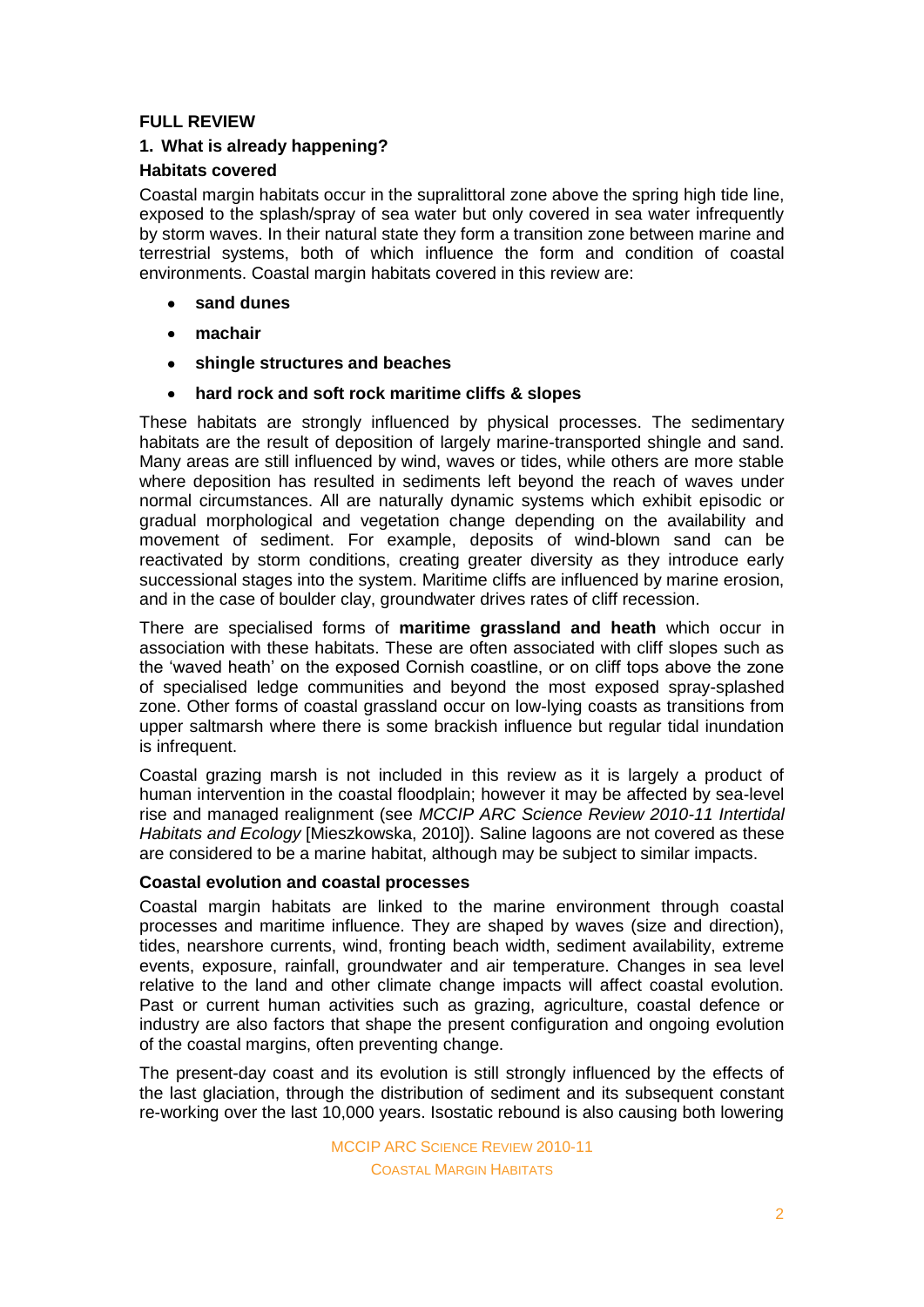and raising of land levels relative to the sea. The continuation of sea-level rise can either transport sediment towards the land or 'strand' the sediment offshore, making it unavailable to the coast through natural processes.

The interactions of the active physical processes of sediment movement by wind, waves and tides (accretion and erosion) and geological, biological, chemical and human influences give the coastal margins of the UK a unique and varied character, as a result of geology, climate, exposure and land-use history (May & Hansom, 2003). The importance of sediment transport by marine and aeolian processes is essential for shaping supralittoral coastal habitats and driving coastal change (Pye *et al.,* 2007). Low-lying coastal margin habitats will experience infrequent tidal inundation during storm events as well as salt spray and wave splash. Maritime exposure influences species composition of vegetation, with some communities only found in coastal environments. Saline intrusion through beach sediments can also occur, particularly shingle, as a result of increased water pressure during high tides, or as a result of sustained sea-level rise. In contrast, many coastal margin habitats have groundwater or surface systems that are sustained by rainfall or groundwater movement. These can be above a saline water table, with some mixing between them. Freshwater aquifers may be subject to saline intrusion, especially in shingle (Burnham & Cook, 2001).

### **Nature conservation importance**

The variation within coastal habitats means that they support a high number of species relative to their extent. For example, in England, sand dune, maritime cliff and shingle coastal habitats, with an estimated total extent of 31,200ha, support 148 UK BAP species (Webb *et al.,* 2010) compared to coastal and flood plain grazing marsh, with an estimated 235,000 ha in England supporting 47 UK BAP species. Many of the coastal species are adapted to the extreme conditions at the coast and the cyclical processes of succession associated with erosion and accretion.

Most coastal habitats are represented in designated sites under national and international conservation legislation. There are several coastal Annex I habitats identified as priority habitats in the Habitats Directive (i.e. in danger of disappearance and whose natural range mainly falls within the territory of the EU). These are on the blown sand deposits and are: 21A0 Machair (Ireland only); H2130 Fixed coastal dunes with herbaceous vegetation; H2250 Coastal dunes with Juniper; H2140 decalcified dunes with *Empetrum nigrum* and H1250 Atlantic decalcified fixed dunes.

Nearly a third of England's most important protected areas for wildlife (sites with an international designation) occur in the coastal zone. A high proportion is inter-tidal, but coastal grazing marsh and coastal wetlands are also significant. Almost 20% of all English SSSIs with geological features are at the coast. Over half of all Areas of Outstanding Natural Beauty have a coastal element; 6 out of 9 national parks in England have a coastline. Erosion is causing some features in SSSIs to effectively migrate beyond the boundaries of the designated site, particularly relevant for coastal soft cliffs with high recession rates.

Coastal sand dunes, machair, coastal vegetated shingle and maritime cliff and slope are UK BAP Priority Habitats, and forms of coastal grassland and heathland are covered by other BAP Priority Habitat definitions such as lowland heathland and lowland acidic grassland.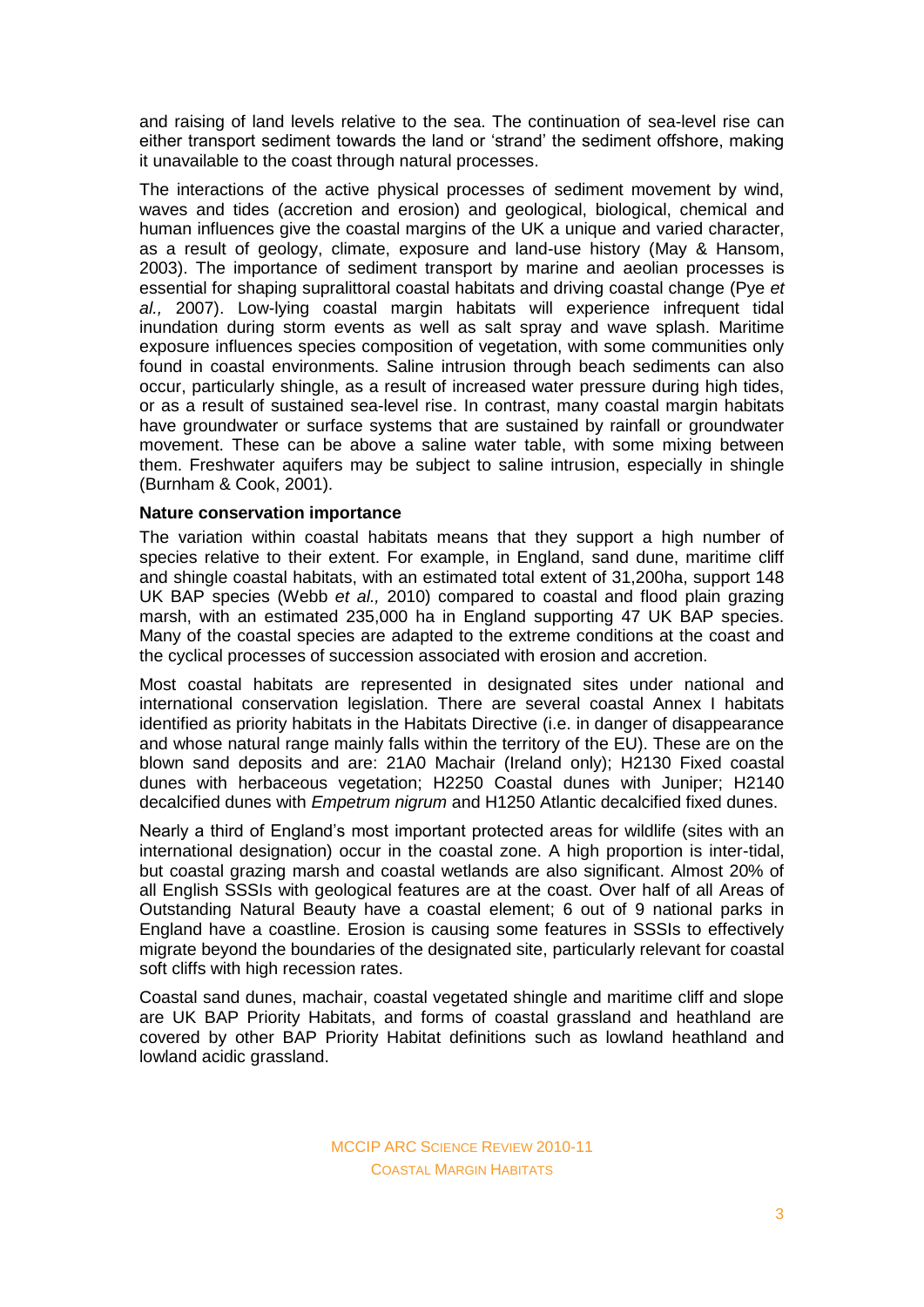### **Ecosystem services**

Coastal margin habitats are important for a range of ecosystem services, covered in more detail in the National Ecosystem Assessment. In summary, their greatest role is the regulating service of flood risk reduction, both directly by beaches, dunes and shingle ridges absorbing wave energy at the coast, and indirectly by the provision of sediment from coastal erosion, especially cliffs. The climate change impacts on the provision of these services needs to be addressed in the development of coastal management strategies. Other key services support tourist economies, recreation, ports, agriculture, water supplies and transport.

### **a) Sand dunes**

Coastal sand dunes form where beach plains dry out between tides and sand grains are blown inland. Sand is deposited on the upper beach where wind speeds are reduced e.g. over tidal debris. Specialised plants colonise these deposits to form 'embryo dunes'. Grasses which can grow to keep pace with further Aeolian sand deposition colonise these low dunes and lead to higher dunes dominated by marram grass (*Ammophila arenaria*). With adequate sand supply, a series of dune ridges will form, with increasing levels of vegetation and stability as wind movement of sand is reduced by the resulting topography. Dune systems exhibit variation in successional stages, and will be in a constant state of flux, important for their diversity. Sand dunes support a range of species including the natterjack toad, which requires earlystage dune slacks and foraging areas, and the sand lizard, which requires open bare areas for basking and breeding burrows.

Sand dunes are important for both biological and geomorphological conservation. Many UK sites are notified as SSSI/ASSI for these interests and several are of international important for active coastal processes.

Sand dunes are a UK BAP Priority Habitat, with targets to maintain, restore and recover extent and condition. Of the Annex I coastal dune habitat types which occur in the UK there are 10 which occur in the UK (including machair). Of these, there are 4 priority habitats. One of these, H2250 'coastal dunes with Juniper', is extremely localised in Scotland. Other Annex I habitats are scarce across the UK, for example H2190 'Humid dune slacks' is estimated to cover less than 2000ha, with much of this concentrated in just a few sites. SACs for sand dune Annex I features are included in the Natura 2000 network.

Dune morphology in the UK is influenced by the balance between dune building processes, marine processes, including storm events and sea-level rise, and the sediment budget. Dunes release sediment to the beach plain during storm events, which is then later returned to the dune system by marine and aeolian transport. In addition, elements of the dune system (including water tables) are influenced by rainfall, temperature and nutrient status. Sea-level rise affects the position and condition of water tables through increased hydrostatic pressure. However, research to date based on analysis of dipwell and rainfall data demonstrates that the main factor influencing water tables in dune systems is effective rainfall (Jones *et al*., 2006; Clarke & Sanitwong Na Ayutthaya, in press). Soil development is influenced by climatic factors interacting with nutrient deposition (Jones *et al*., 2008). Long-term leaching of sandy soils can lead to acidic surface layers suitable for dune heath development.

Over the last 100 years it is estimated that Great Britain has lost 30-40% of its dune systems to a range of pressures (Doody, 2001) including development, afforestation, industry and golf course development. For example, the Tentsmuir system in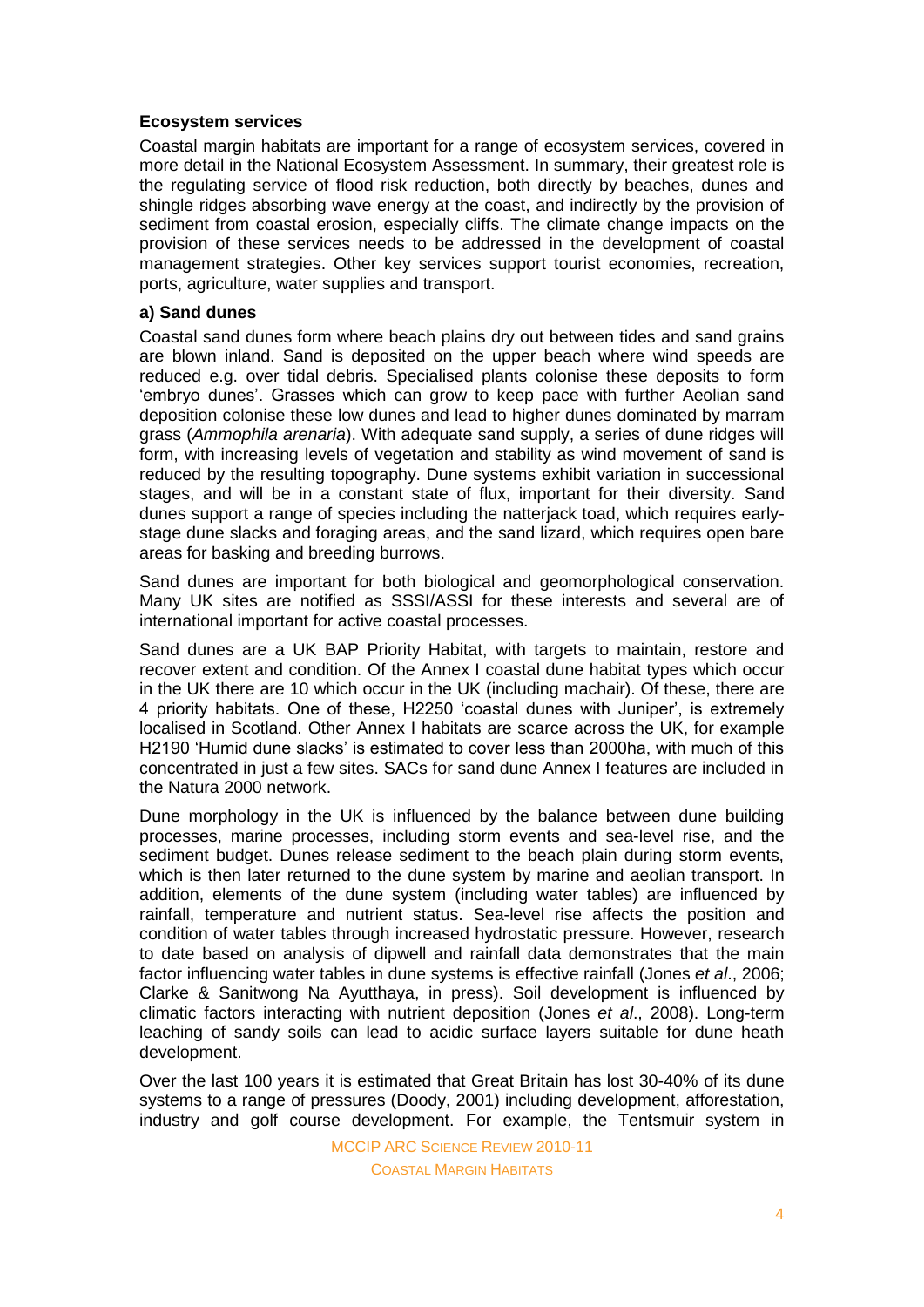Scotland, the second-largest dune in Great Britain, is now almost completely planted with trees after over a century of forestry expansion (Doody, 2001), with only the more recently deposited dune ridges remaining in a natural state. The largest system, Culbin sands, has experienced equally extensive afforestation, initially in order to stabilise areas of active sand blow onto farmland. Both Wales and England have had some of the larger sites planted with extensive stands of conifers.

A study for Defra in relation to dunes and flood risk management in England and Wales (Pye *et al.,* 2007) characterised 158 localities into 112 'dune sites'. Of these studied, the best developed dune systems occur on the west coast (CP regions 4 & 5) , while dunes are least well developed on the south coast of England (CP region 3). The largest single dune system is located on the Sefton coast in north-west England (c. 20  $km^2$ ) in Region 5. More than 50% of the sites are smaller than 1  $km^2$ , but from a flood risk management perspective many of these small sites, which often take the form of a relatively narrow fringing barrier, are of considerable significance. Examples are provided by dunes in Region 2 along the Dunwich to Sizewell frontage in Suffolk, which form part of the defence against tidal flooding of the Minsmere Levels and those along the Happisburgh to Winterton coast in Norfolk which contribute to the flood protection of an extensive low-lying area of northeast Norfolk which includes The Broads. Dunes are important for flood defence of several urban areas, for example parts of Pwllheli in Gwynedd (Region 5) and several settlements along the Lincolnshire coast (Region 2). In many of these places the frontal dunes have shown a trend for net erosion in recent decades, and a variety of dune protection works have been undertaken, not always successfully. Field surveys between 1999 and 2003 indicated that 35% of the total dune frontage in England and Wales showed significant evidence of net erosion or has been protected by defence works, while 35% showed evidence of net stability and 30% showed evidence of seawards accretion (Pye *et al*., 2007). The west coast sites showed the highest percentage of eroding and protected frontages (38%), while the south coast sites showed the lowest (7%). The largest percentage of protected dune frontage is found along the coastline of CP Region 2. At the great majority of dune localities only part of the dune frontage is protected ranging from < 20% of the total dune frontage at 112 of the 158 locations visited to two sites with > 80 % protected dune frontage.

### *Regional variations*

Sand dunes occur widely on the UK coast, and exhibit different characteristics reflecting climatic and geological variations. The largest resource of sand dunes in the UK is in Scotland, with approximately 35,000 ha (UK BAP website). England has approximately 11,900ha and Wales 8,100 ha. Northern Ireland has a smaller resource of 1500ha, but contains some key sites. Hindshore dunes are more common in Wales and Scotland, with the most numerous type in England being bay dunes. Some of the largest systems are on the west coast in high energy environments where more sand can be blown inland. Barrier beach systems are more typical of the east coast, such as in North Norfolk. Sediments vary from calcareous sand derived from shell fragments, for example in north-west Scotland, to more acidic mineral sands as in parts of Northern Ireland.

Humans have used dunes extensively in the past, although current use of the remaining resource is now largely for conservation, tourism/ recreation (including golf courses) and low-intensity agriculture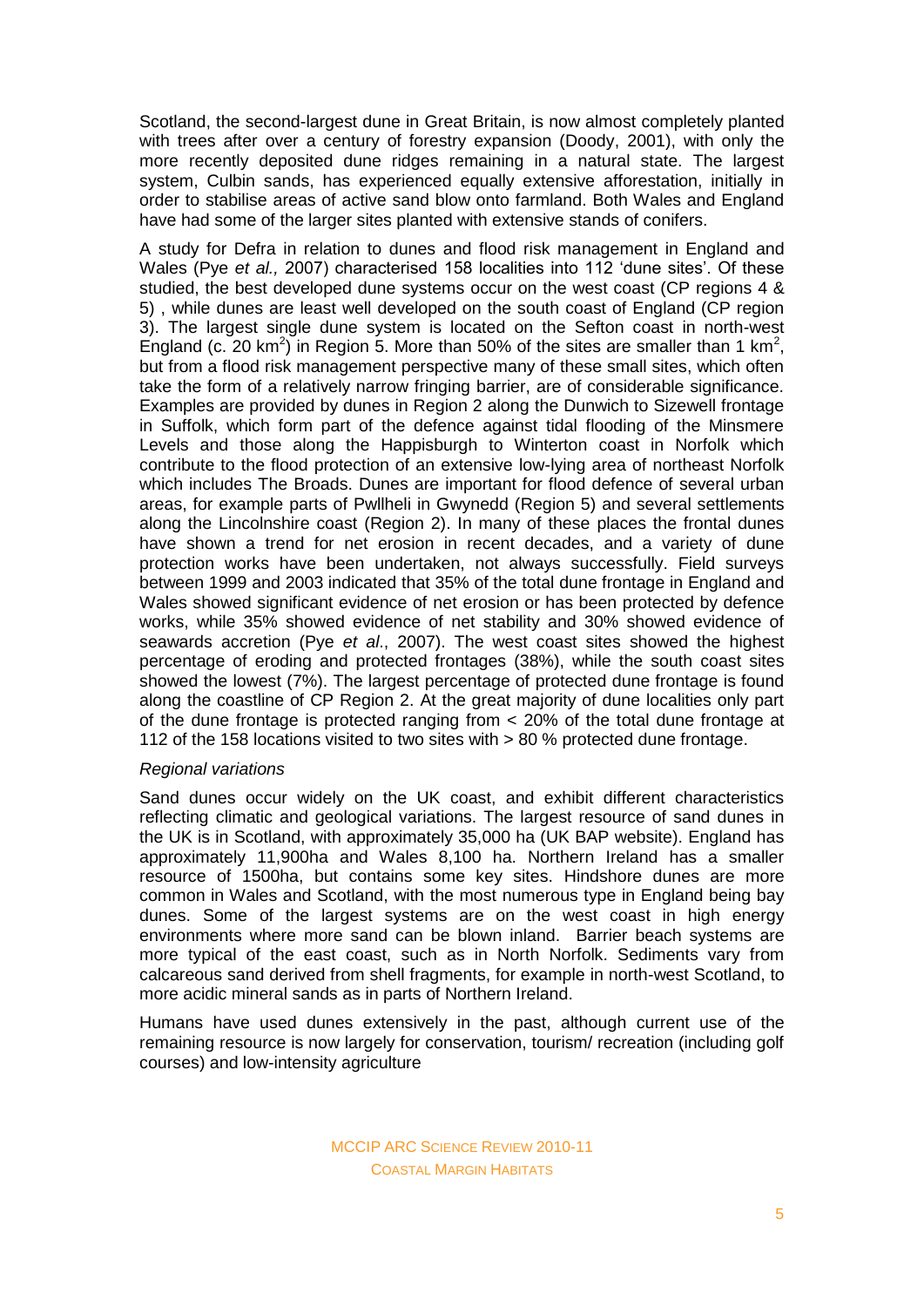# **b) Machair**

Machair is a distinctive type of coastal grassland found in the north and west of Scotland, and in western Ireland. It is associated with calcareous sand, blown inland by very strong prevailing winds from beaches and mobile dunes. In its strict sense, 'machair' refers to a relatively flat and low lying sand plain formed by dry and wet (seasonally waterlogged) short-turf grasslands above impermeable bedrock, a habitat termed 'machair grassland'. However, the '*machair* system' includes the beach zone, mobile and semi-fixed foredunes, dune slacks, fens, swamps, lochs (some of them brackish), saltmarsh, and sand blanketing adjacent hillslopes. It is also often associated with an inland transition to heath and mire which can include sand-affected peatland. It is estimated that global 'machair grassland' extent is 25,000 ha, with 17,500 ha in Scotland and the remainder in western Ireland. The largest extents in Scotland are in the Western Isles (10,000 ha, mainly in the Uists), Tiree and Coll (4000 ha), Orkney (2300 ha) western Scottish mainland (1000 ha) and Shetland (180 ha). The full geographical extent of the wider 'machair systems' is believed to be in the region of 40,000 ha, with some 30,000 ha in Scotland and 10,000 ha in Ireland.

Machair grassland plains are complex features in terms of origin, development, processes, local habitat types and management. They are formed from sand blown inland following the periodic breakdown of foredunes above the beach and contain a mosaic of wet and dry grassland communities. These are related to grazing and tillage history superimposed upon gradients of surface stabilisation, soil acidity, and salinity which are controlled by local sand blow, water-table fluctuation and microtopography, giving rise to highly complex habitat mosaics. Some plant communities are largely restricted to western and northern Scotland.

Machair has a very long history of management by people over several millennia. Recently this has involved a mix of seasonal extensive winter cattle grazing and lowinput low-output rotational cropping of potatoes, oats and rye, and a small amount of beer barley. This traditional mixed management sustains varied dune, fallow and arable weed communities which provide expansive displays of flowering colour in summer. The periodic ground disturbance and seasonal absence of stock supports very important breeding bird populations. The wider machair system has a rich invertebrate fauna. This traditional agriculture is associated mainly with the Uists and Tiree; outside these areas there has been a marked decline in such land management with a corresponding decline in wildlife.

# **c) Maritime cliff and slope**

Maritime cliffs and slopes comprise sloping to vertical faces on the coastline where a break in slope is formed by slippage and/or coastal erosion. On the seaward side, the cliff slope extends to the limit of the supralittoral zone and so includes the splash zone lichens and other species occupying this habitat. Approximately 4000 km of the UK coastline has been classified as cliff, with an estimated 1100 km in England, 2372 km in Scotland and 522 km in Wales.

Cliff profiles vary with the nature of the rocks forming them and with the geomorphology of the adjoining land. Marine erosion of exposures is critical to their function, although other processes such as the movement of groundwater are also important for landslips to occur in softer geology.

Maritime cliffs can broadly be classified as 'hard cliffs' or 'soft cliffs'. Hard cliffs are vertical or steeply sloping, formed of rocks resistant to weathering, such as granite, sandstone and limestone, but also softer rocks, such as chalk, which erode to a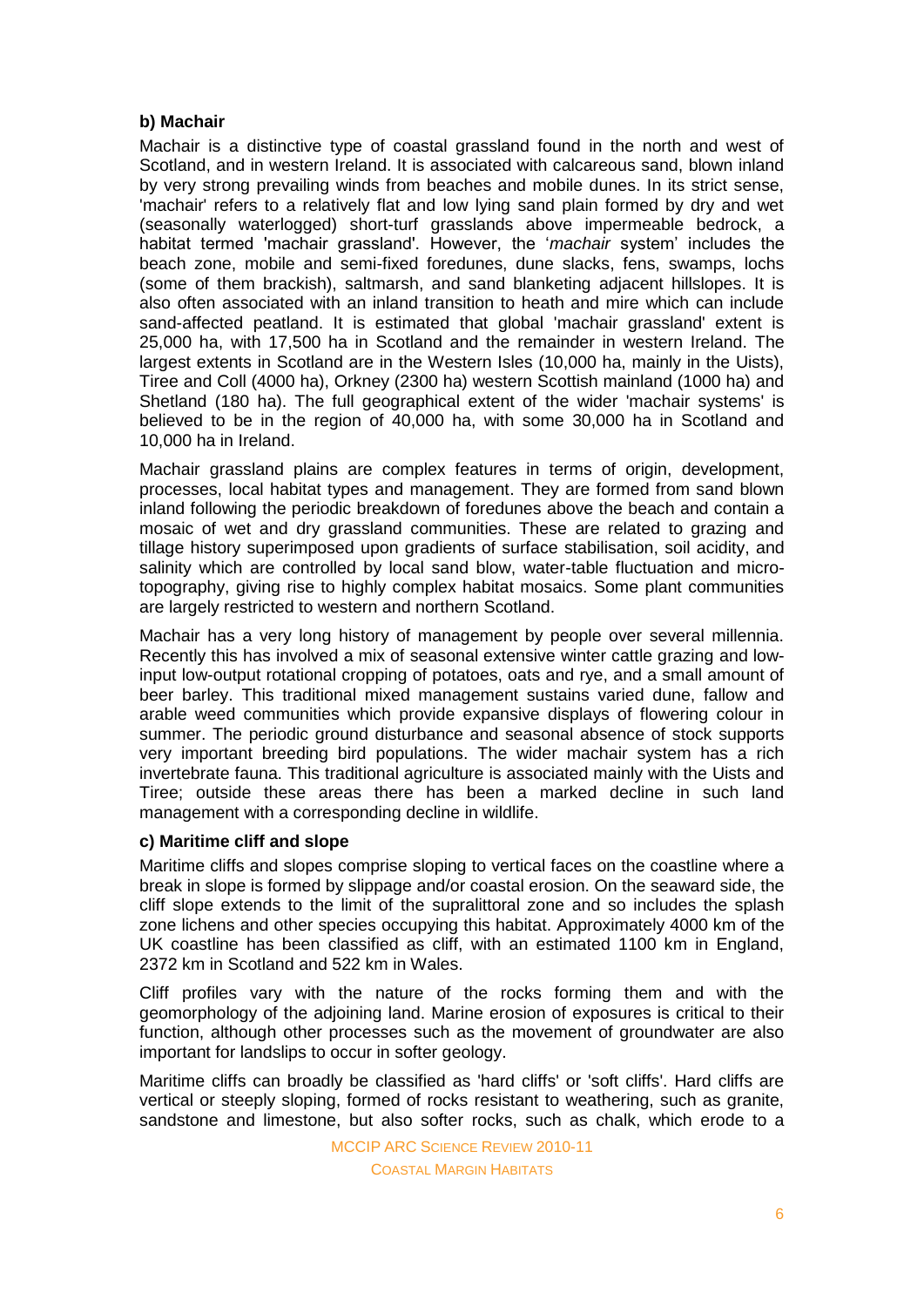vertical profile. Hard cliffs support specialised higher plants largely on ledges and in crevices. Soft cliffs are formed in less resistant rocks such as shales or in unconsolidated materials such as boulder clay, forming less steep slopes and are therefore more easily colonised by vegetation. Soft cliffs experience frequent slumping and landslips, driven by groundwater.

The vegetation of maritime cliff and slopes varies according the extent of exposure to wind and salt spray, the chemistry of the underlying rock, the water content and stability of the substrate and, on soft cliffs, the time elapsed since the last movement event.

Strictly maritime vegetation occurs with the greatest exposure to the waves and winds. In the UK, such conditions occur on the northern and south-western coasts (Regions 4, 5, 6, 7). In extreme conditions, such as on the Isle of Lewis, saltmarsh vegetation can occur on cliff-tops. In other areas, where cliffs occur adjacent to sand dunes, sufficient windblown sand can accumulate on the cliff-slopes and tops to allow cliff-top dune vegetation to develop (climbing and perched dunes). On exposed hard cliffs lichens are often the predominant vegetation, especially at the lower levels in the wave splash zone. Ledges on such cliffs support a specialised maritime flora.

Hard cliffs are widely distributed around the more exposed coasts of the UK, occurring principally in south-west and south-east England (the latter area having the bulk of the 'hard' chalk cliffs), in north-west and south-west Wales, in western and northern Scotland and on the north coast of Northern Ireland. Soft cliffs are more restricted, occurring mainly on the east and central south coasts of England and in Cardigan Bay and north-west Wales. There are also examples on the coasts of Fife and Skye in Scotland and Antrim in Northern Ireland. Hard cliffs erode relatively slowly, although will experience mass movement at intervals.

Soft rock cliffs with no artificial coast protection are a rare resource in the British Isles and in Western Europe as a whole. Their geology has little resistance to erosion. Frequent slumps and land slips occur, caused by erosion by the sea, rain, storms, and groundwater percolating through the cliff. Soft cliffs erode more quickly than hard cliffs and often have shallower gradients which allow far greater colonisation of vegetation and development of a wider range of habitats.

The UK holds a significant proportion of soft cliff in north-western Europe (Whitehouse, 2007). England and Wales are estimated to have lengths of 255 km and 101 km respectively. Shorter lengths of soft rock cliffs occur in Scotland and Northern Ireland. England has the largest proportion of the UK resource with only 255 km of unprotected soft rock cliffs representing just 2.4% of the total coastal length. Of the 255 km 80% of this is found in the seven counties Devon, Dorset (Region 4), Humberside, Norfolk, Suffolk (Region 2), Isle of Wight (Region 3), and Yorkshire (Region 1) (Howe, 2003).

Soft rock cliffs have long been known to support rare and notable invertebrates, particularly bees and wasps, beetles and flies. The ecological requirements of these species relate to the successional phases of cliff habitats dependent on varying degrees of stability from open bare ground to sheltered scrubby patches.

Recession rates of soft cliffs are important to the processes of coastal change. They are largely episodic and driven by both weather patterns that influence surface and groundwater as well as marine erosion from wave attack at the toe.

Soft cliff erosion is an important source of sediment. The areas with the most rapid rates of recession are on the south and east coasts of England (Regions 2 & 3). For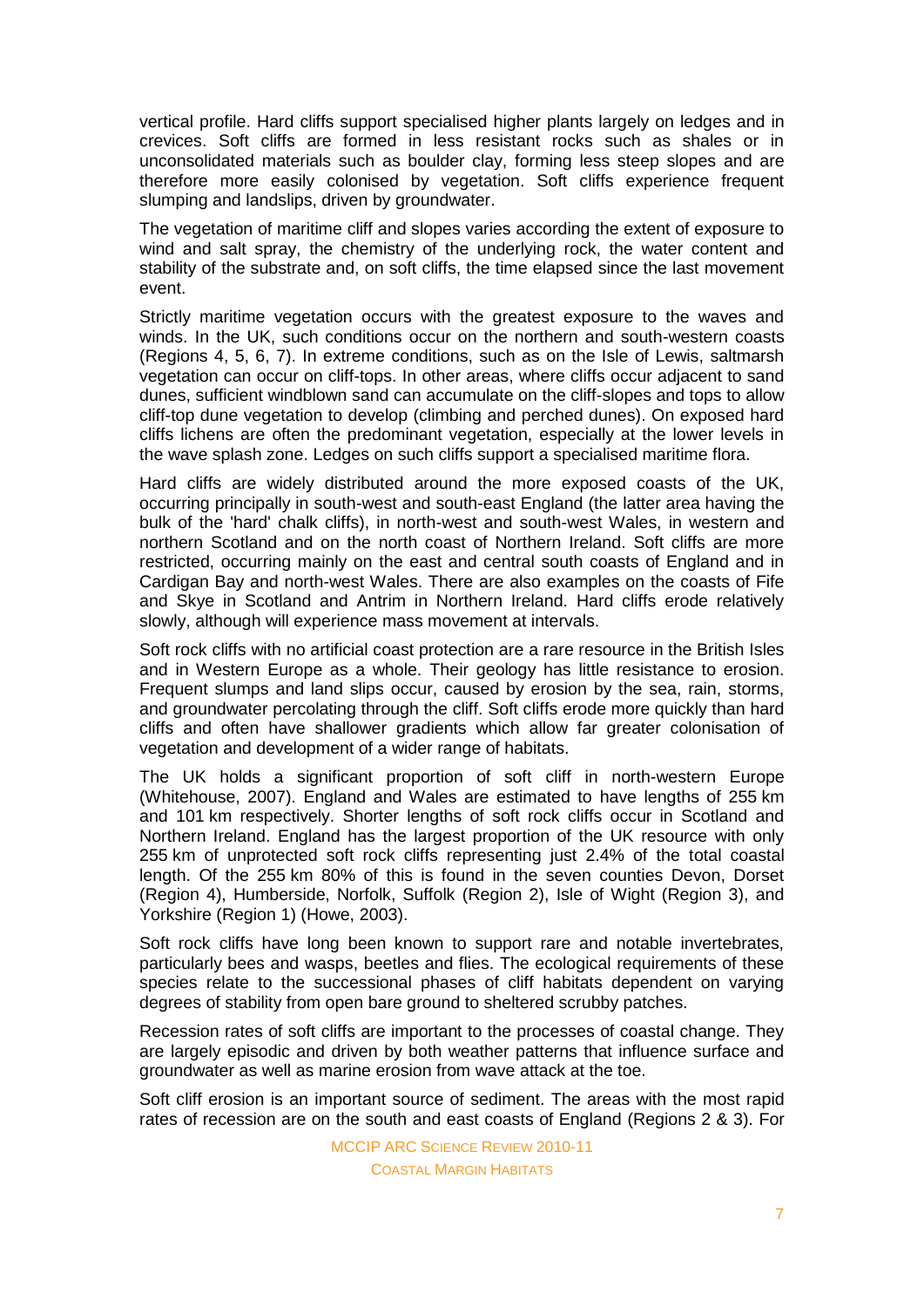example, Holderness cliff erosion is estimated to supply  $3M m<sup>3</sup>$  a year of fine sediment into the marine system, most of which is transported to the Lincolnshire coast and the Humber (HR Wallingford, 2002).

Coastal erosion risk management leads to stabilisation. It is estimated that in the 100 years up to the 1990s, 860km of coast protection works have been constructed to reduce erosion (Lee, 2001), reducing sediment input by an estimated 50%. Schemes to extend or replace coast protection are still being proposed, often in response to reactivation of landslides. Recently, high levels of rain have reactivated landslides on the Dorset coast at Lyme Regis, Dorset (Region 4) and Cayton Bay, Yorkshire (Region 1).

### **d) Coastal shingle**

Shingle is defined as sediment with particle sizes in the range 2-200 mm. It is a globally restricted coastal sediment type. Shingle beaches are widely distributed round the coast of the UK, where they develop in high energy environments. In England and Wales it is estimated that 30% of the coastline is fringed by shingle. However most of this length consists of simple fringing beaches within the reach of storm waves, where the shingle remains mobile and vegetation is restricted to ephemeral strandline communities able to grow and set seed in one growing season and making use of nutrients from decaying seaweed and other debris.

Shingle structures take the form either of spits, barriers or barrier islands formed by longshore drift, or of cuspate forelands where a series of parallel ridges piles up against the coastline. Some shingle bars formed in early post-glacial times are now partly covered by sand dunes as a result of rising sea levels leading to increased deposition of sand.

The origin of coastal shingle varies according to location. In southern England, much of it is composed of flint eroded out of chalk cliffs. Shingle deposits of Ice Age origin lying on the sea bed may be reworked by wave action and re-deposited or moved by longshore drift along the coast. In northern and western Britain, shingle may derive from deposits transported to the coast by rivers or glacial outwash. Shingle structures are of significant geomorphological interest and contribute to flood risk management especially in the south of England.

The vegetation communities of shingle features depend on the amount of finer materials mixed in with the shingle, and on the hydrological regime. The classic pioneer species on the seaward edge include sea kale *Crambe maritima*, sea pea, *Lathyrus japonicus,* Babington's orache*, Atriplex glabriuscula,* sea beet, *Beta vulgaris,* and sea campion *Silene uniflora*; such species can withstand exposure to salt spray and some degree of burial by sediment. Further from the shore, where conditions are more stable, more mixed plant communities develop, leading to mature grassland, lowland heath, moss and lichen communities, or even scrub. Some of these communities appear to be specific to shingle, and some are only known from Dungeness. On the parallel ridges of cuspate forelands, patterned vegetation develops, due to the differing particle size and hydrology. Some shingle sites contain natural hollows which develop wetland communities, and similar vegetation may develop as a result of gravel extraction.

Shingle structures may support breeding birds including gulls, waders and terns. Diverse invertebrate communities are found on coastal shingle, with some species restricted to shingle habitats.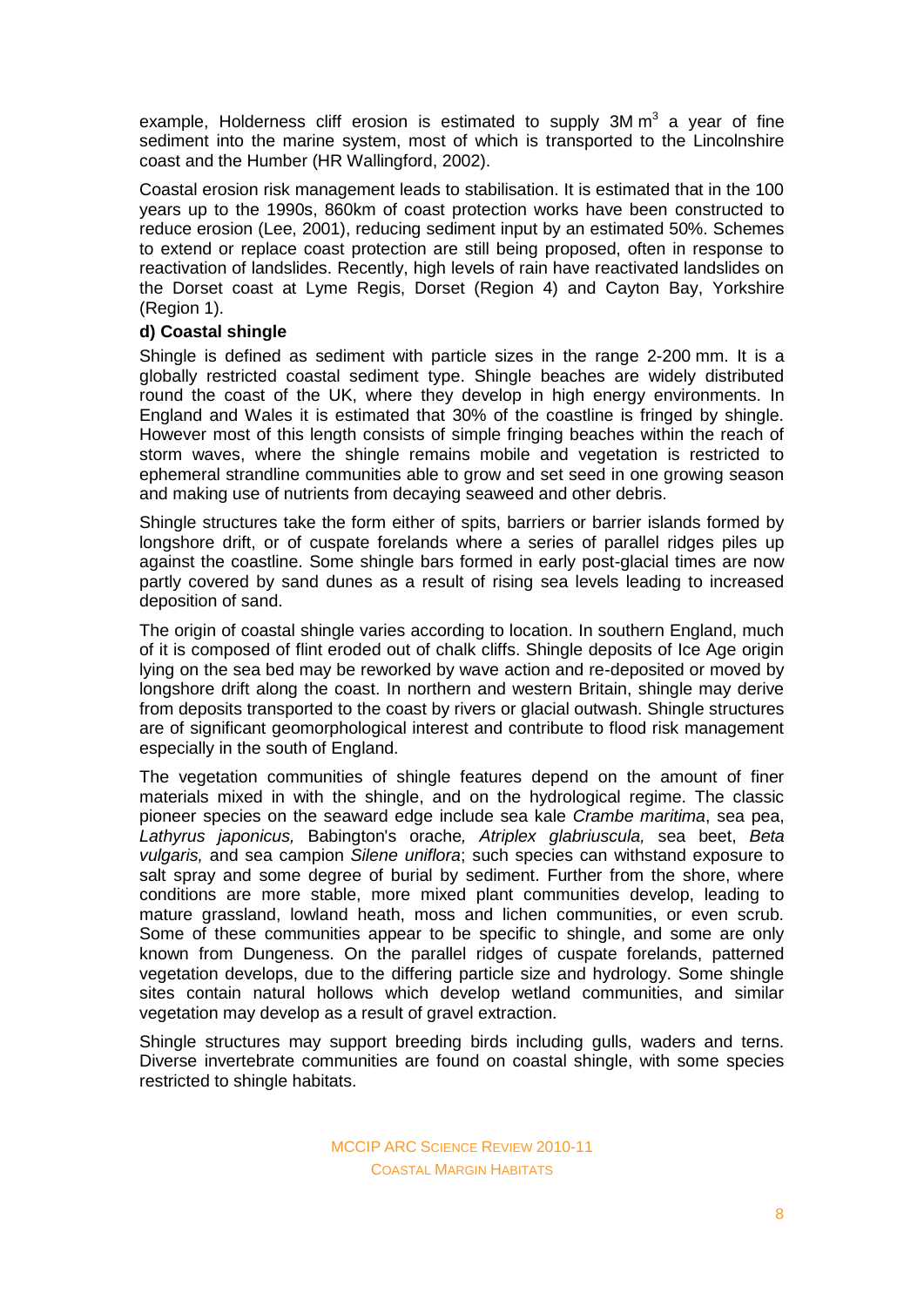### *Regional Variation*

Shingle structures sufficiently stable to support perennial vegetation are a comparatively rare feature even in the UK. The major vegetated shingle structures surveyed in 1987-1991 by Sneddon and Randall (1993a,b; 1994a,b) totalled some 5000 ha in England, 700 ha in Scotland and 100 ha in Wales. Recent assessment from air photos in England (exeGesIS & Doody, 2008) has indicated that this is likely to be an underestimate ,with only 3596 ha in England in the 1990s. Further work is underway to provide an update based on analysis of 2006-2009 photos. Dungeness, in southern England, is by far the largest site, with over 2000 ha of shingle, and there are only five other structures over 100 ha in extent in the UK. The main concentrations of vegetated shingle occur in East Anglia and on the English Channel coast, in north-east Scotland, and in north-west England and south-west Scotland. The Welsh coast has a number of small sites. This habitat is poorly represented in Northern Ireland, where the key site is Ballyquintin in County Down.

# **e) Coastal grassland and heath**

The extent of the associated cliff-top coastal grassland or heathland will extend landward to at least the limit of maritime influence (i.e. limit of salt spray deposition), which in some exposed situations may continue for up to 500 m inland, this is particularly relevant to exposed Scottish coasts. On cliffs and slopes which are more sheltered from the prevailing winds and salt spray, the vegetation communities are more similar to those found inland, and are increasingly influenced by the chemistry of the substrate. Calcareous grassland communities with a few maritime specialist species occur on sheltered chalk or limestone cliffs. The upper sections and cliff-tops of hard cliffs on acidic rocks may support maritime heaths characterised by heather *Calluna vulgaris*. The coastal heaths of the Sclliy Isles and Cornwall are distinctive in form and species composition. Mobile soft cliffs support a wide range of vegetation from pioneer communities on freshly exposed faces through ruderal and grassland communities to scrub and woodland. Maritime grasslands occur on cliffs and slopes in less severely exposed locations; a maritime form of red fescue *Festuca rubra* is a constant component, together with maritime species such as thrift *Armeria maritima*, sea plantain *Plantago maritima*, buck's-horn plantain *P. coronopus* and sea carrot *Daucus carota* ssp *gummifer*.

Low-intensity agricultural management of these maritime grasslands is an essential factor for the survival of some species which also make use of the adjacent coastal habitats. For example, the cliff-nesting chough feeds on invertebrates in grazed grasslands on cliff tops (Brown and Grice, 2005).

### *Regional variation*

Key sites are found in Wales, within the Pembrokeshire Coast National Park and the Gower Peninsula. In England key sites are in the south west region, especially Cornwall, Scilly Isles, Exmoor, Isle of Wight and Dorset, with smaller areas elsewhere on the coast. Scotland has extensive cliff top habitats with a maritime influence. The resource is not quantified separately from other coastal and noncoastal habitats. Few areas support natural transitions from saltmarsh to grassland: in England these are now largely confined to sea walls.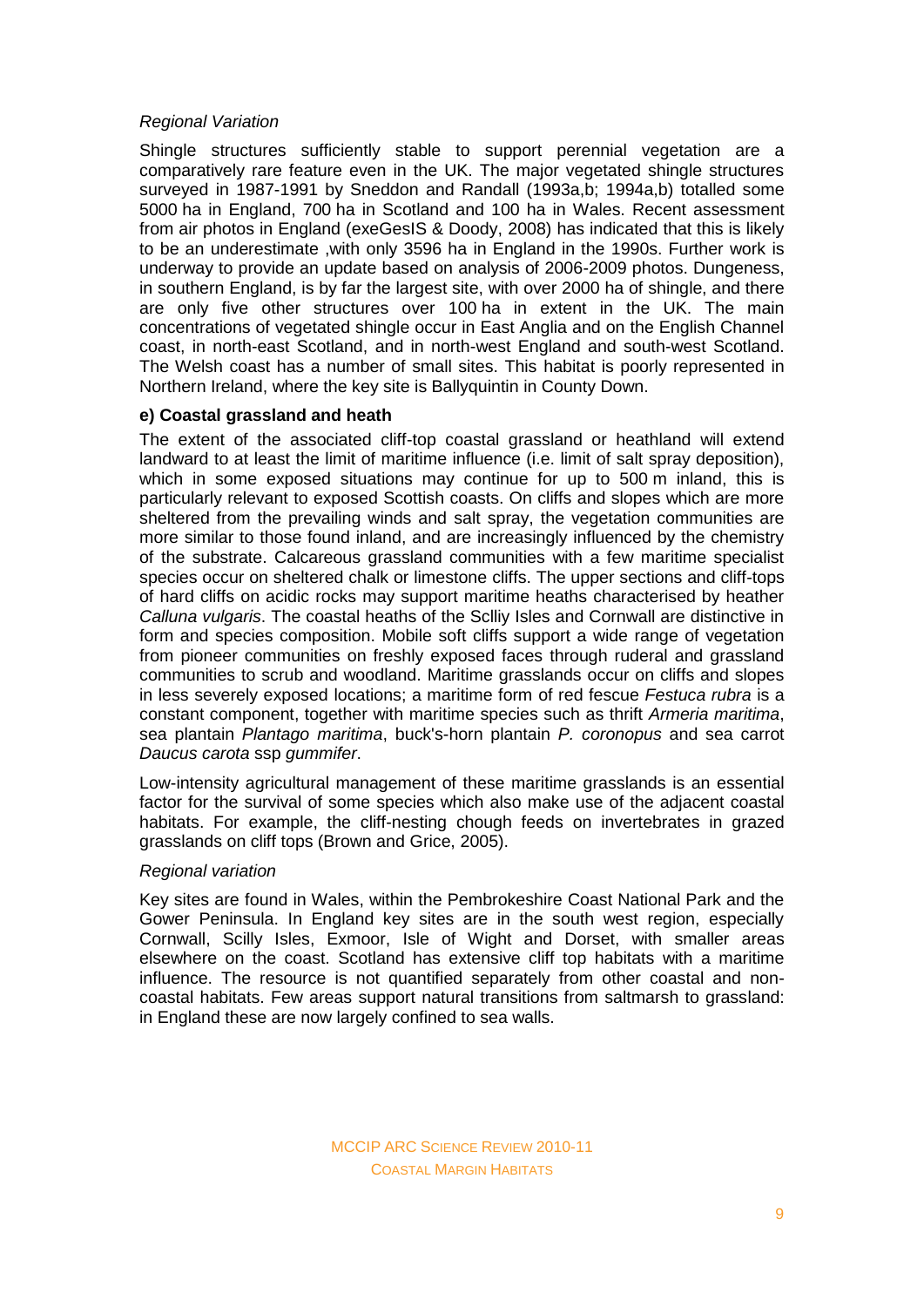# **2. What could happen in the future?**

# **General**

A review by Hopkins (2007) recognised that sea-level rise is the most serious threat to wildlife at the coast. There will be specific impacts for individual coastal habitat types, but it is important that the mosaic of habitats at the coast is considered as a whole In addition there will be different levels of impact depending on geographic location, topography of the land behind, existing and previous human interventions. This makes detailed predictions of change difficult. In particular the following issues will need to be considered for the coastal margin as a whole:

- Relative sea-level rise will alter the mosaic of habitats. There will be complex morphodynamic responses over different spatial and temporal scales, including impacts on longshore drift.
- Coastal cells will respond differently dependingon types of coast, legacy of  $\bullet$ past human intervention/current practices.
- $\bullet$ Impacts will be greater where there is a sediment deficit particularly relevant to rate at which estuaries will infill to reach an 'equilibrium' form
- Storm surges will also affect the potential of systems to adjust to new  $\bullet$ equilibrium states
- Land drainage may be affected as sea levels rise, thus reducing the 'fall'  $\bullet$ available and with implications for low-lying land behind the coast. In addition, sediment movement can block outfalls

The impacts of coastal change have been investigated by the National Trust for its land holdings in England, Wales and Northern Ireland, using the UKCIP02 projections. These studies have led to development of the coastal policy of the National Trust in these countries, where they are significant landowners at the coast. A landscape scale study of climate change impacts on the Broads, using the UKCIP02 projections (Natural England, 2009) also highlighted the issue of addressing these in relation to freshwater habitats.

The 'Futurecoast' study in England and Wales for Defra to inform Shoreline Management Plans, provides a qualitative assessment of the evolution of the open coast over the next century, including the magnitude of shoreline change. There are now a number of tools available to improve understanding of risk to human assets from flooding and erosion and the potential shoreline management needs. The need for planning for change was also highlighted in the 'Future Flooding' report. Understanding how these integrate with conservation management of the coast in the light of climate change is essential. Defra projections for sea-level rise are used for planning for flood risk management, and may be higher in some areas than others.

Predictions to date have been based on previous climate projections, although the general principles are similar. A range of factors need to be considered based on recent updates from the UK Climate Impact Programme (UKCIP) as follows:

Sea-level rise relative to land levels will have impacts on all coastal habitats. The predicted ranges (adjusted for land movement ) of sea-level rise are 21- 68 cm for London and 7-54cm for Edinburgh over the next century, with potentially greater increases after that.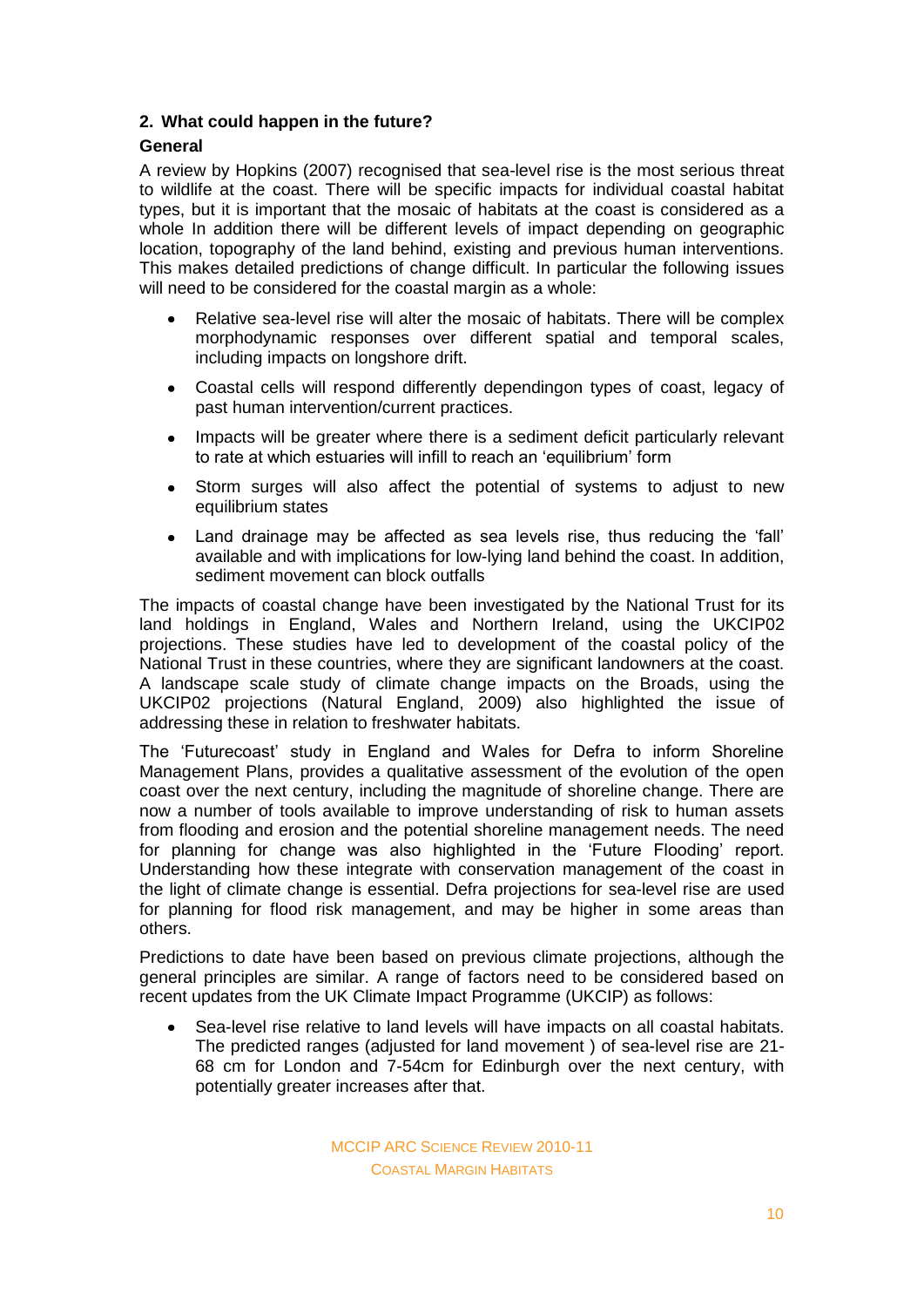- Storm surges may have more frequent 1 in 50 storm surge events, the largest  $\bullet$ trends in the Bristol Channel and Severn estuary. If these coincide with high tide events these could result in extensive flooding.
- Significant wave height: projected increases in mean and extreme winter wave height in south and south west of the UK
- Annual average temperature is predicted to rise by 1 to  $3\degree C$  or more during  $\bullet$ the century, with the largest increases in the south and east of England.
- Warming is likely to be greater in autumn and winter than in spring and summer.
- In winter, minimum temperatures are predicted to rise more rapidly than  $\bullet$ maximum temperatures, reducing the diurnal temperature range, while in summer, maximum temperatures will rise more rapidly than minimum temperatures, increasing the diurnal range.
- Variability of winter temperature between years is likely to decrease with cold winters becoming rare and fewer days with frost.
- Variability of summer temperatures is likely to increase, with very hot  $\bullet$ summers becoming more common.
- Annual precipitation will probably increase by 3-5% by 2050, with greater  $\bullet$ increases in winter and autumn and no change or a decrease in summer.
- Year-to-year variability of seasonal precipitation will likely show changes,  $\bullet$ such that the frequency of dry summers will double and wet winters treble by 2080.
- More of the increased precipitation is likely to occur in intense storm events than at present, especially in winter.
- Evapotranspiration is likely to increase year round but particularly in autumn and summer. Windstorms are likely to be more frequent than in the last few decades

Of less direct relevance to coastal margin habitats are sea surface temperature increases, near bottom surface temperature and stratification as these could affect sediment transfer processes

The need for making space for the natural development of coastal habitats and rivers is recognised in England Biodiversity Strategy adaptation principles (Smithers *et al.*, 2008).

### **a) Sand dunes**

Sea-level rise is important for sand dune management not least because of the flood defence role, which they play. Pye & Saye (2005), using an assumed sea-level rise of 0.41 m by 2100 (the median value based on IPCC predictions), have predicted that several sites in Wales are likely to experience significant net loss of dune area/habitat over the course of the next century, notably Morfa Dyffryn, Newborough Warren, Whiteford Burrows and Kenfig. However, at some sites where sediment supply rates are expected to remain high there is likely to be continued net gain, notably at Laugharne-Pendine, Morfa Harlech and Ynyslas. Due to past morphological changes, these sites appear to be experiencing sand accumulation and possibly represent exceptions to the rule. Even at sites likely to experience a net gain, there will still be erosion, with shoreline retreat on sections of exposed coastal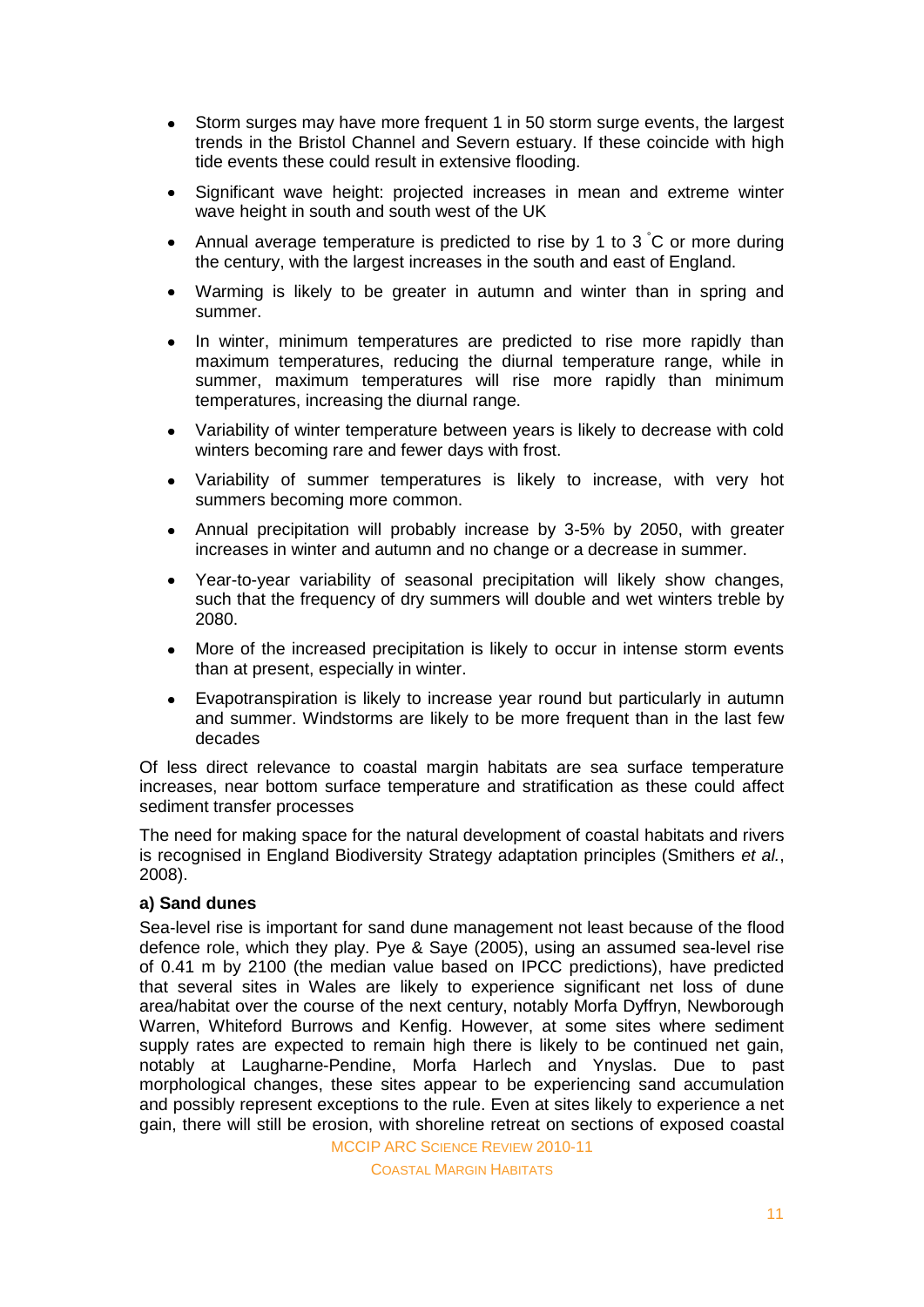frontage, especially at the up-drift ends of sediment transport cells, while accretion is likely to occur down-drift where sediments can accumulate, for example, in spit and ebb-tidal delta complexes at the mouths of estuaries. At the remaining sites there is likely to be little net change, with some sites (e.g. Aberffraw) continuing to show fairly uniform slow progradation and others (e.g. Merthyr Mawr) showing spatially variable but balanced loss and gain. However, the Defra estimates for sea-level rise used in this study may underestimate medium to long-term changes suggesting even higher levels of habitat loss in the longer-term. Another possibility, if vegetation is either absent or poorly developed, is that sea-level rise could lead to the evolution of trangressive dune fields (Carter, 1991) but under the current high levels of stability this is probably unlikely. Management of over-stabilized dune systems in the context of sea-level rise will depend largely on the level of local impact. Rollback is one possible solution (i.e. allowing dunes to migrate landward). However, as most dune systems in Wales are highly stabilized by vegetation, this could restrict the likelihood of landward migration. Even where this might be possible, it is often constrained by coastal assets such as golf courses.

The likely results of projected climate change factors in terms of sand dune stabilisation are difficult to predict. The predicted rise in temperature is unlikely to have a major impact where dune species, particularly plants and invertebrates, have a southern distribution and tend to be thermophilic ,as in Wales,. There are exceptions, such as the dune grass *Leymus arenarius*, which is close to its southern limit in Wales. Some dune plant communities with a northern distribution such as the semi-fixed dune grassland *Ammophila arenaria-Festuca rubra-Hypnum cupressiforme* subcommunity may shift their range. Also most dune plant species in this part of the world use the C3 pathway in photosynthesis enabling them to better utilize any increase in CO2 levels. It is possible that dune grasses will grow more rapidly as temperatures rise (Carter, 1991). Warmer, wetter conditions as evidenced from the Holocene stratigraphic record dune are also likely to favour further stabilization and soil development, but this may be offset or even reversed by a higher incidence of summer droughts and intense storm events. Rates of recent soil development in dunes have been linked to climatic variation over the last 60 years, with faster soil development associated with warmer periods (Jones *et al.,* 2008).

More stable parts of some Scottish mainland dune systems could remobilise as relative sea-level rises, especially on the outer Firths (Pethick, 1999) but these systems are part of wider functional systems that often include saltmarsh. Scottish saltmarsh is often very firmly rooted and such modelling as has been conducted tends to regard sediments as readily mobile. The likely 'lag' in mobilisation of saltmarsh will have a 'knock-on' effect in how the wider sedimentary system mobilises, so that it is very difficult to anticipate how these systems will behave. The Firths' outer dunes are often developed as golf courses, as yet with limited plans for adaptation of courses, so that protection is preferred over relocation. If golf courses do not adapt, existing or future coast protection will affect sediment movement patterns, preventing sand exchange with beaches and potentially lowering beach levels. The outcome of this is that the risk of erosion is increased, not only for the golf course but within the sediment cell as a whole. Dune slack communities are strongly dependent on hydrological regime and recent modelling work predicts drastic falls in water table of over 1 m by 2100 under UKCIP02 medium range climate predictions for a site in north west England (Clarke & Sanitwong Na Ayutthaya, in press). The climate change impacts on dune slacks remain a major knowledge gap.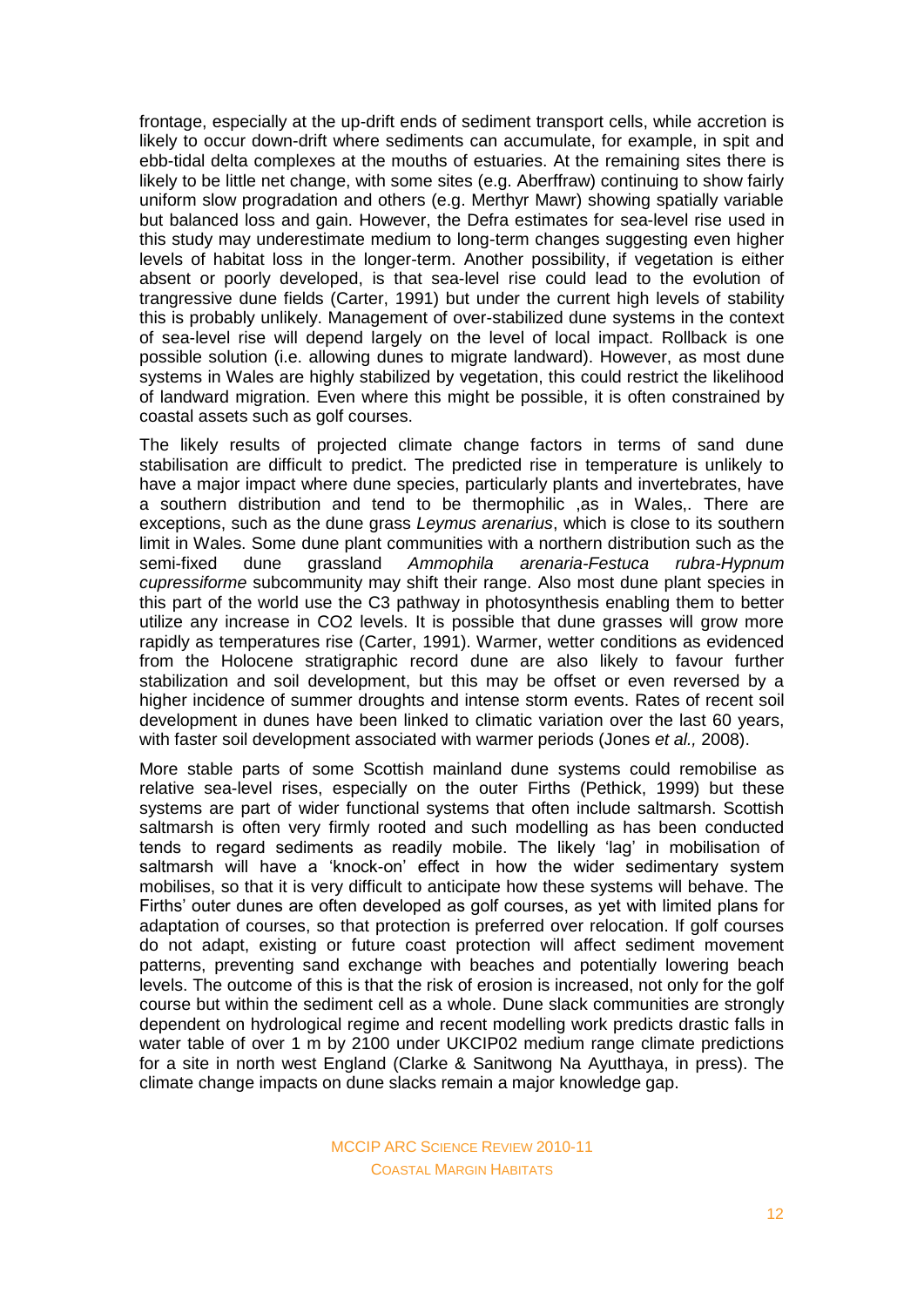In summary the following impacts are important for sand dunes:

- Dune slacks will be influenced by rainfall patterns
- Dune mobility affected by blown sand: wetter beach plains due to sea-level  $\bullet$ rise may reduce amount of blown sand
- $\bullet$ Sea-level rise is key factor, but temperature, precipitation, wind speed/direction, and rainfall patterns will affect quality and functionality of dune habitats
- Climate impacts may exacerbate effects of nutrient deposition, dunes will become more stable, densely vegetated and less diverse
- Loss of open sand affects species such as natterjack toad and sand lizard which need open areas to bask and hunt

### **b) Machair**

The potential impacts of climate change on Scottish machair are related to three elements of climate change: accelerating relative sea-level rise, temperature changes, and changes in storminess. These have different levels of probability, and this is further complicated by two or more of these factors acting together. Ongoing studies by SNH have concentrated on two main fields: sea level change and habitat vulnerability. The former involves research by Rennie & Hansom (in prep.) and a commissioned study, 'Shorelook'. This is a wider research programme that includes historical analyses with time lapse Digital terrain Models from a network of representative sites, and a project on coastal steepening. Shorelook 1 will translate UKCP09 scenarios into geomorphological and ecological changes into the future by reviewing a range of Relative Sea-level rise situations around the Scottish coast, as well as possible impacts of storm events, that are believed to be more significant drivers of change than storm trends.

SNH studies of the impact and causes of the severe storm of 2005 (a single event that could not be directly linked to climate change) have revealed a number of hitherto unknown issues regarding the vulnerability of the low-lying coastal plains of the Hebrides which support machair. Angus & Rennie (in prep., storm study) suggested that the severity of the storm of 2005 was due in part to the combined effects of atmospheric pressure-related sea level elevation, wind-driven storm surge and high tide raising the wave base to the extent that it substantially disengaged from most of the seabed. Normally, the extensive shallow seabed off the Uists, which supports dense forests of 'tangle' *Laminaria hyperborea* significantly reduces wave energy, but in the 2005 event, higher than normal sea levels and waves impacted the coast retaining a higher proportion of their energy than would normally be the case, resulting in extensive marine flooding.

Remote sensing investigations using LiDAR and air photography, have indicated that the Uists were more vulnerable than previously thought. Narrow and low dune ridges were identified in this work. If marine erosion continues to lower the coastal edge, this vulnerability will increase. This information is being used for contingency planning for extreme events and climate change.

There is limited knowledge of the impacts of more frequent flooding on the seasonal lochs of the machair: while recovery after the 2005 event was quicker than expected, the understanding of water table processes in such low-lying areas needs to be improved to predict future impacts in scenarios of longer or more frequent saline flooding. Drainage is complex due to artificial systems constructed around 1800.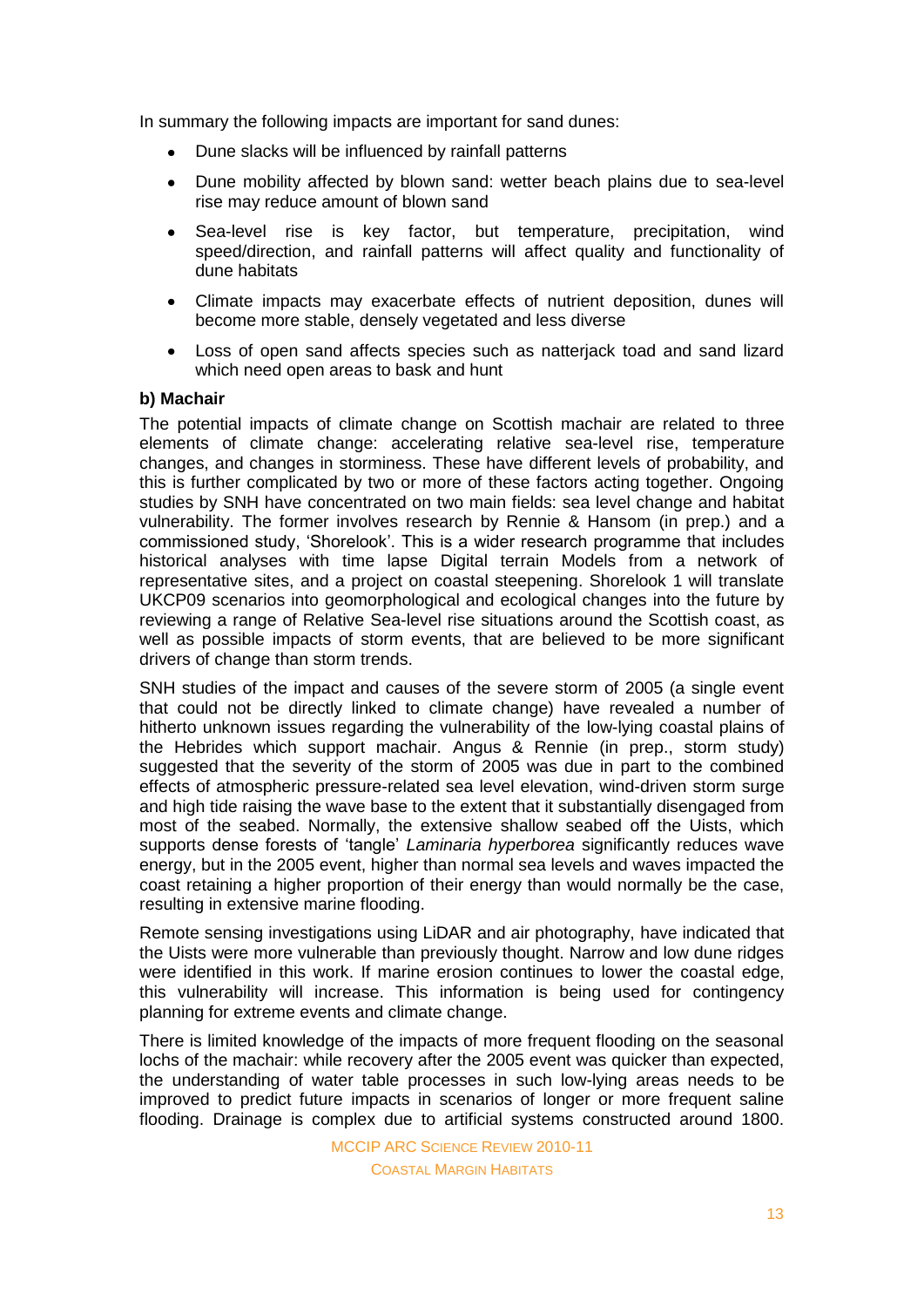Rising sea levels will reduce the fall available, and in the 200 years since installation, these drainage systems have lost an estimated 10% of their fall 10%.

The integration of the machair system with the dune ridge is also important. The dunes give protection from flooding, but if they are displaced landward as sea levels rise, they will overwhelm the machair plain. If they are breached

### **c) Maritime Cliff and Slope**

- Increased marine erosion at cliff toes with higher sea levels/more frequent storms
- Hard cliffs: rocky shore platforms may have more marine scour/wave attack at  $\bullet$ cliff foot due to beach lowering, may be lost with sea-level rise (can't accrete unlike beaches)
- Headlands form natural hard points and may promote changes in shape of  $\bullet$ intervening bays and beaches
- High levels of winter rainfall may promote greater risk of landslides, leading to  $\bullet$ more demands for coast protection
- Old landslide complexes likely to reactivate more rapidly than expected as  $\bullet$ groundwater pressure increases
- Warmer temperatures may favour invasive species e.g. Hottentot fig, but may  $\bullet$ also promote suitable conditions for thermophilic species.
- Balance of bare ground to successional vegetation may be altered on soft  $\bullet$ cliffs, with potential loss of mosaics important for scarce invertebrates
- $\bullet$ Changes in intensity of land use of cliff top land may reduce potential for colonisation of eroding slopes by semi-natural vegetation

### **d) Coastal Shingle**

Sea-level rise will impact on shingle beaches and structures. Because many key sites are found in areas with greatest projected sea-level rise (Regions 2 & 3) there could be a disproportionate impact. There will be complex morphodynamic responses over different spatial and temporal scales. Increased levels of wave and tidal energy and subsequent erosion will cause some features in protected sites to migrate beyond the designated boundaries. This has already been recorded on a shingle foreland at Kessingland in Suffolk (region 2), in response to longshore drift (Doody, 2004; Rees 2006). This process is likely to continue and accelerate in the face of sea-level rise, here and elsewhere in the south and east.

Sea-level rise is an important issue in shingle management because of the role shingle structures play in flood risk management. They reduce the risk of flooding on low-lying land behind, but may change in morphology as sea levels rise. At Porlock in Somerset (Region 4) a shingle beach, breached in a storm, has since developed a tidal inlet with the grazing land behind reverting to saltmarsh. This may not always be an option where there are important assets. Particularly important is Dungeness (Kent, Region 3) where the presence of nuclear electricity generation will require the beach in front of the power stations to continue to be replenished until they are decommissioned. Rising sea levels and greater storm frequency will increase erosion and the movement of material, making flood risk reduction more difficult. Planning for future flood risk management needs to take account of the response of the shoreline to climate change, and be more adaptive than has been practised in the past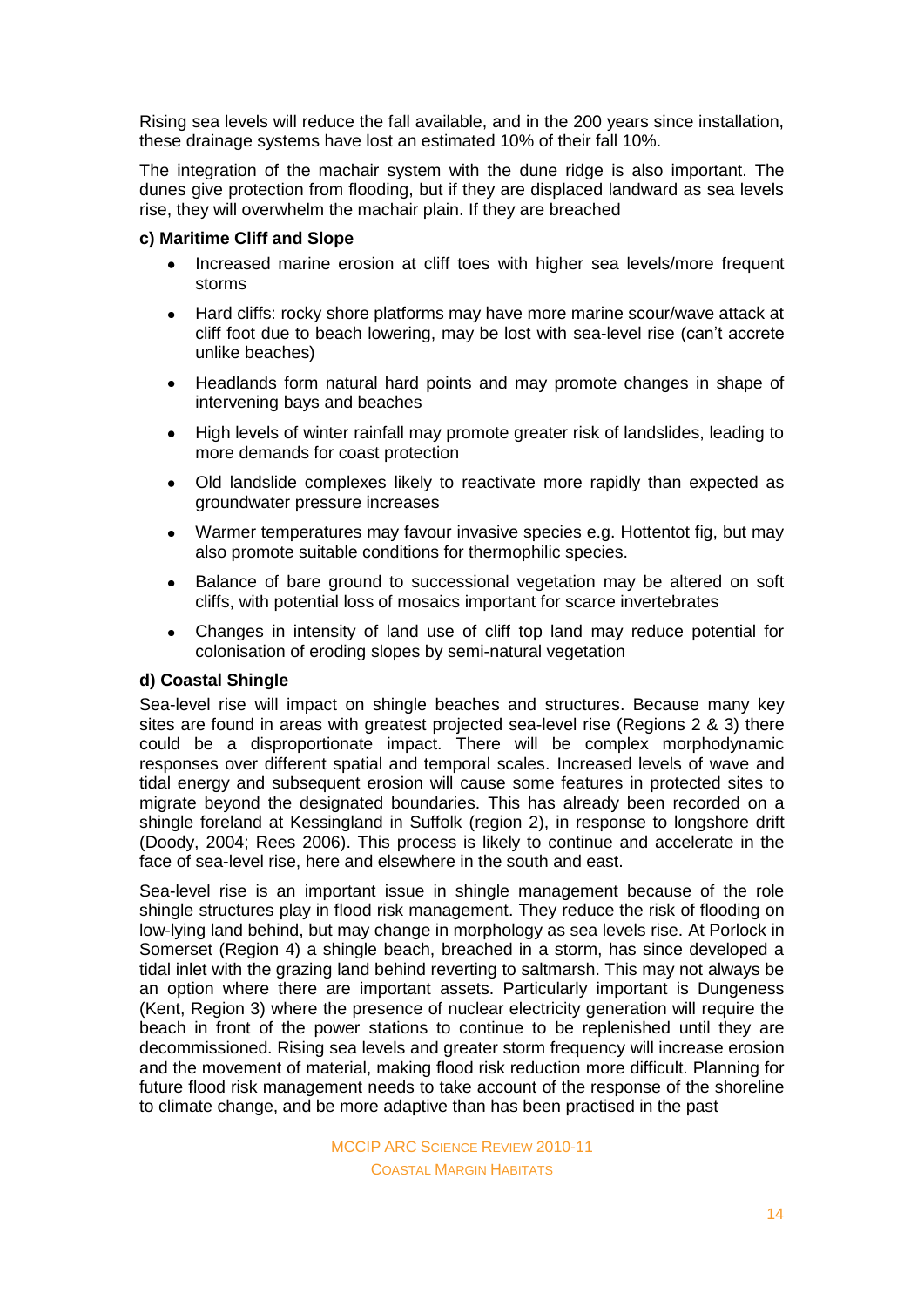In a global context, beaches are vanishing (Gribbin, 1984) with 70% eroding and only 10% accreting (Bird, 1985). Although sea-level rise is not the only factor, there is a consensus that beach erosion and loss will get worse (Bird 1996). Studies at two sites on the south coast of England (East Sussex, Region 3) also indicate the important of the condition of the sediment, where annual weight loss of flint shingle by attrition could be as high as 1.9% per year (Dornbusch *et al.,* 2002). The importance of new sediment input is critical to sustaining these beaches, but is often prevented by coastal defences.

The following are important and increase the likelihood of erosion as a result of sediment depletion:

- Reduced supply from offshore sources. As sea levels rise the beach profile  $\blacksquare$ changes from a concave to a convex profile or become too steep for sediment to move onshore through the action of waves or currents, as well as increasing the distance from offshore deposits. Offshore dredging for construction material may reduce an aggregate supply that could be used recharge of beaches:
- Reduced supply from eroding cliffs. Maintaining coastal protection features on  $\bullet$ glacial or other soft rock cliffs 'locks up' sediment depriving the shoreline of new material through alongshore drift.
- Damming of rivers or other riverine protective measures prevent the delivery of sediment to the coast from the hinterland;
- Loss of sediment offshore through marine transport  $\bullet$
- Greater risk of breakdown of shingle ridges, especially on artificially profiled beaches

Increased erosion will occur because of:

- Increased wave attack resulting in undermining and cliffing along the seaward  $\bullet$ beach front;
- Storm surges affecting the potential of systems to adjust to new equilibrium  $\bullet$ states and preventing seaward expansion through build up of beach ridges;
- Landward migration of narrow beaches, which could disappear against rising  $\bullet$ ground, marshes or coastal defence structures;
- 'Coastal squeeze' as larger structures overwhelm habitats to landward as  $\bullet$ shingle ridges migrate inland.

Sea defence structures built at the rear of shingle beaches will be:

- $\bullet$ More susceptible to undermining as beach levels drop;
- More difficult and costly to maintain as the availability of material for beach  $\bullet$ feeding is depleted;
- More susceptible to the breakdown especially artificially profiled shingle  $\bullet$ ridges.

Larger shingle structures supporting freshwater aquifers may:

• Become vulnerable to saline water intrusion (mainly Dungeness).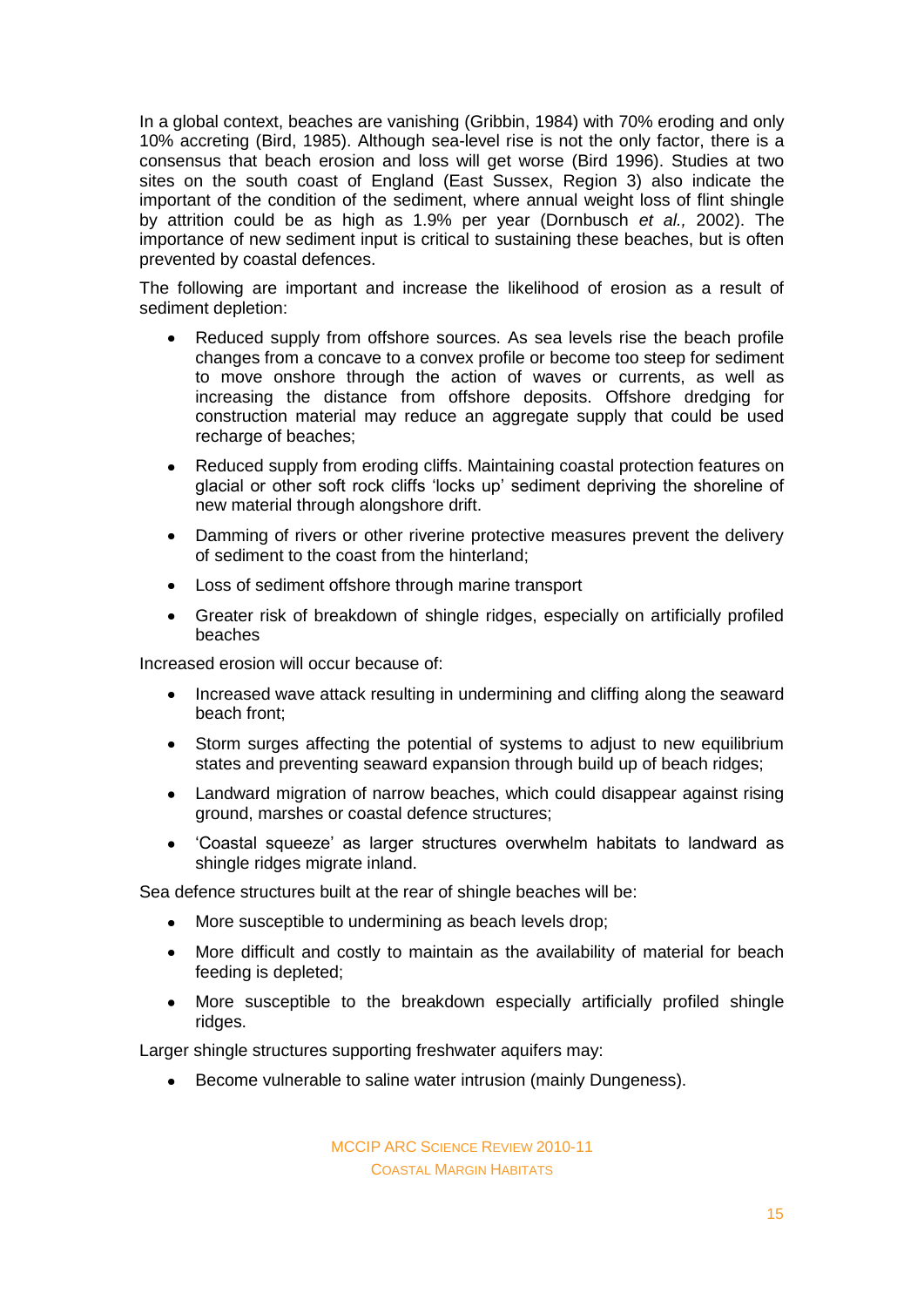Climate is the major variable affecting community distribution and species range of shingle vegetation (Farrell and Randall, 1992). The northern Oysterplant, for example, has disappeared from several southern localities in both Great Britain and Ireland a process attributed to a warming climate (Randall, 2004). Because of the dynamic nature of shingle beaches, only a few species survive and storms can destroy the vegetation. Increasing storminess in the last two decades appears to have had a considerable effect on western British foreshore vegetation - particularly in 1967, 1988 and 1989. However long-term recovery is rarely monitored.

Direct climate change impacts, such as patterns of precipitation or temperature will affect vegetation composition. Water retention is difficult in these areas and evapotranspiration is likely to increase year round but particularly in autumn and summer. Due to the free drainage through shingle, even though winters may be wetter, summer droughts may have greater impact. This could increase the ratio of bare ground to vegetation. Warmer temperatures may also favour invasive species, especially garden escapes, thus threatening some native species.

There is little research on the impact of climate change on shingle plants and animals. However, given the highly specialist nature of many of the species occurring in this hostile environment the effects are likely to more pronounced than for other habitats.

# **e) Coastal grassland and heath**

One of the key factors is exposure, and it is unlikely that this will be reduced in future. As with many semi-natural habitats, coastal heaths or grasslands have been lost to development or agriculture, and the transitions are often truncated. This means that there is limited space to migrate into if the coast erodes. The main impacts will be related to any changes in the recession rates of cliffs or frequency of flooding on lowlying areas. This will not only potentially change species composition towards more halophytic species, but also reduce the extent of coastal grassland and heath. There may be soil chemistry changes if salt spray inputs change. Where these habitats are found above harder rock cliffs, there may be less impact on recession rates. However there have been limited studies on these particular habitats.



**3. Confidence in the science**

Amount of evidence

Rationale: we are already observing some changes on coastal sites in terms of changes to sediment budgets and changes in composition. There has not been as much emphasis on supralittoral coastal habitats as there has been on littoral habitats, but increasing evidence on sand dune systems.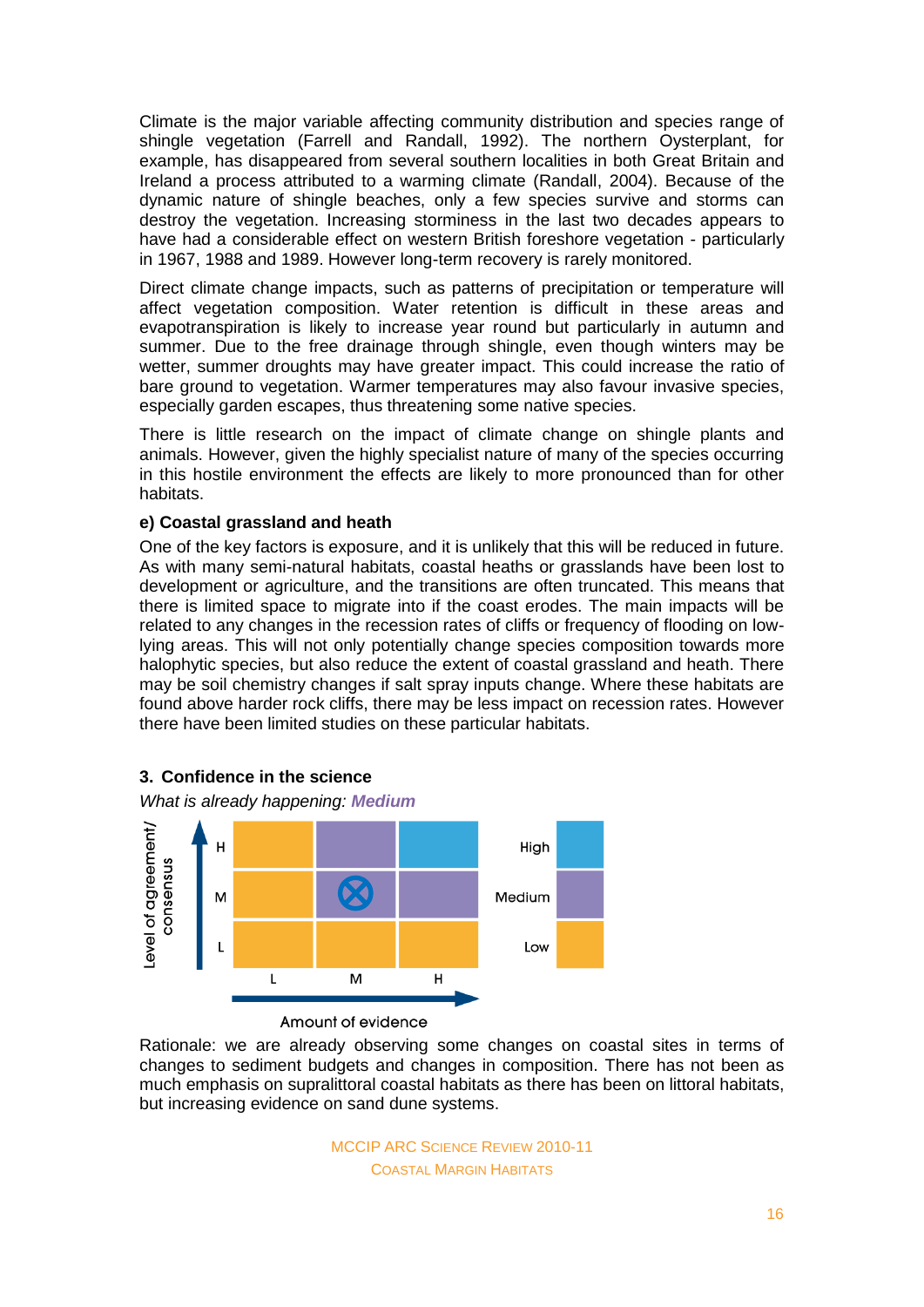*What could happen: Low*



Amount of evidence

Because coastal systems are highly complex and dynamic, with a legacy of intervention in many areas, there is likely to be lower confidence in predictions of future scenarios, there is also a lack of long-term data sets to indicate trends: more needs to be done on this across a wide range of coastal habitat types. This uncertainty requires careful consideration of the adaptation responses. What is certain is that the coast will change!

# **4. Knowledge Gaps**

The top priority knowledge gaps that need to be addressed in the short term to provide better advice to be given to policy makers are:

General

- Coastal change needs to be fully evaluated at a coastal cell level against the  $\bullet$ UKCP09 predictions for a wide range of climatic factors to improve confidence in predictions and reduce uncertainty. This needs to include the responses of key species across a range of habitats.
- Successional processes in vegetation will be affected by climate and other  $\bullet$ factors such as nutrient deposition. The work in Wales on dunes indicates that there is a need for more information on the interaction of these factors, which is relevant to future management strategies.
- The studies in progress in Scotland indicate that the relationship between the  $\bullet$ coastal habitats and the landward areas is not fully understood. More work is needed to inform measures to restore the coastal flood plain in order to plan for and enable effective adaptation to climate change.

Shingle:

- Whilst there is reasonable knowledge of the status and evolution of the major shingle structures much less is known about the long lengths of shingle beaches. Assess the status of shingle beaches in relation to changing sea levels, human activities and determine their vulnerability.
- Impact of offshore dredging. There are differing views about the impact of  $\bullet$ offshore dredging on the coast. Given the importance of shingle foreshore to sea defence this issue needs research that is more active.
- Restoring shingle vegetation is difficult and there is only very limited research.  $\bullet$ Increase the effort on this aspect of management.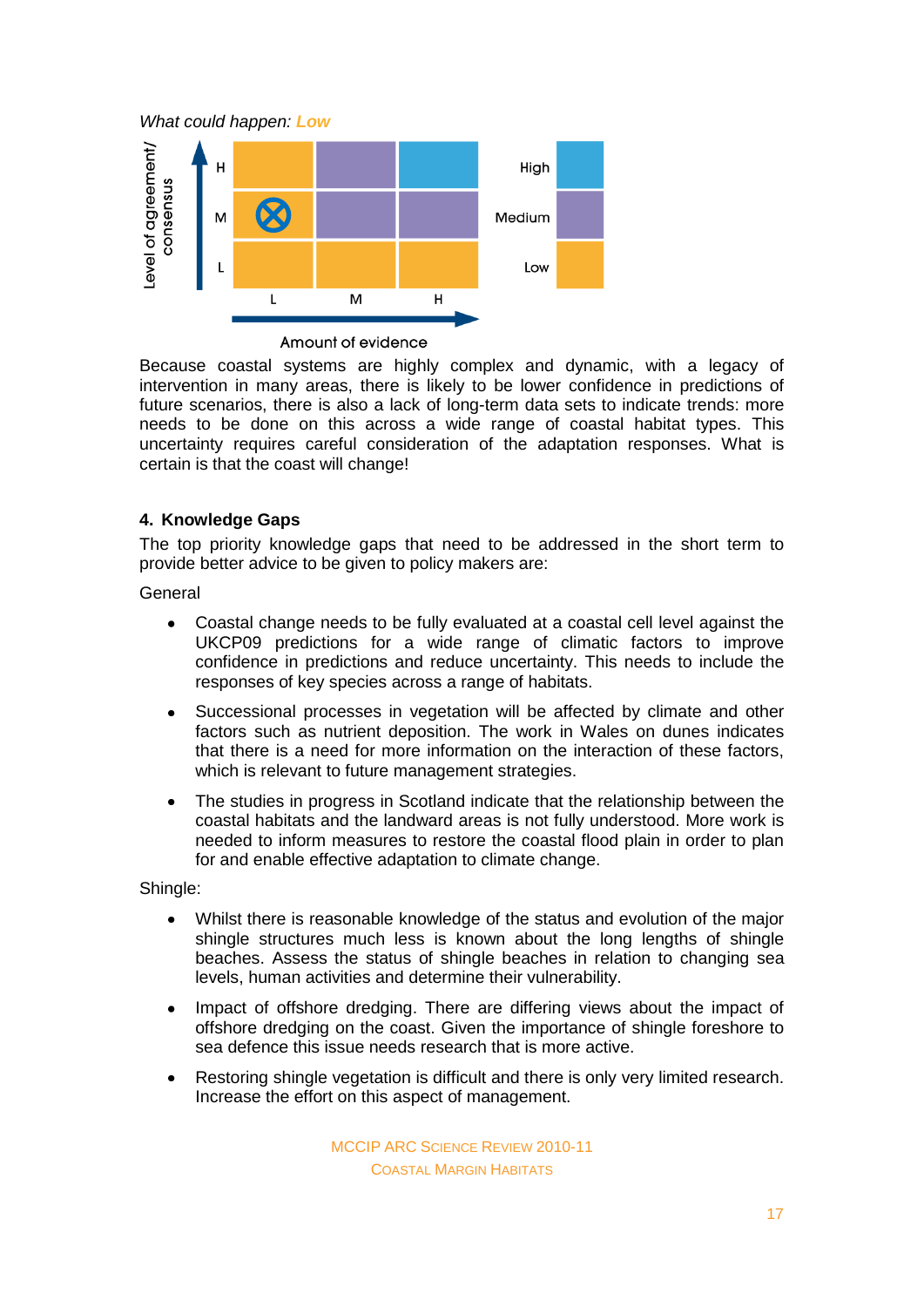# Machair

Information needed for improved contingency and management planning is  $\bullet$ currently being developed via SNH commissioned and in-house research. Understanding a wide range of hydrological and topographical relationships will be important to inform the human response to both extreme events and longer-term trends.

# Sand Dunes

- A number of knowledge gaps have been identified regarding the  $\bullet$ understanding of the hydrological, chemical and physical processes of dunes and how these could be managed in the context of climate change. More information is also needed on the restoration of processes and habitats to enable more effective adaptive measures to be implemented. It is unlikely that dune systems will be stable. Expanding the work in Wales of Pye & Saye (2005) to the rest of the UK will help understand where the greatest changes could occur.
- Guidelines for the ecohydrology of dune slacks have been produced by the Environment Agency in 2010 (Davy *et al*., 2010). Research gaps have been included in this guidance.

Maritime Cliffs

- $\bullet$ Information is needed on the impacts of potential increased erosion on invertebrate communities on cliff slopes.
- The relationship between sediment supply from erosion of cliffs and transport to other coastal or marine habitats will become increasingly important to understand in the context of coastal management.
- A UK-wide vegetation survey of maritime cliffs ideally using Phase II (National  $\bullet$ Vegetation Classification) methodology is needed.

Coastal grassland and heath

Particular areas where knowledge is missing is the extent and distribution of the habitat types; the impacts on species composition of climate change; management requirements and trends.

# **5. Socio-economic impacts**

# **General**

A review of the implications of sea-level rise for the UK (de la Vega-Leinhart & Nicholls, 2008) suggests that although the UK has the potential to adapt to sea-level rise, there are a number of barriers to implementation. For example, public acceptance of coastal change is still very low, and funding of innovative approaches is limited. The development of new Shoreline Management Plans in 2010 for England and Wales will help to direct the future public funding of coastal management, these plans are increasingly geared towards long-term sustainable solutions rather than a 'hold the line' approach. A number of 'pathfinder' projects in England have recently been announced by Defra which will explore a range of situations where coastal change is an issue for local communities.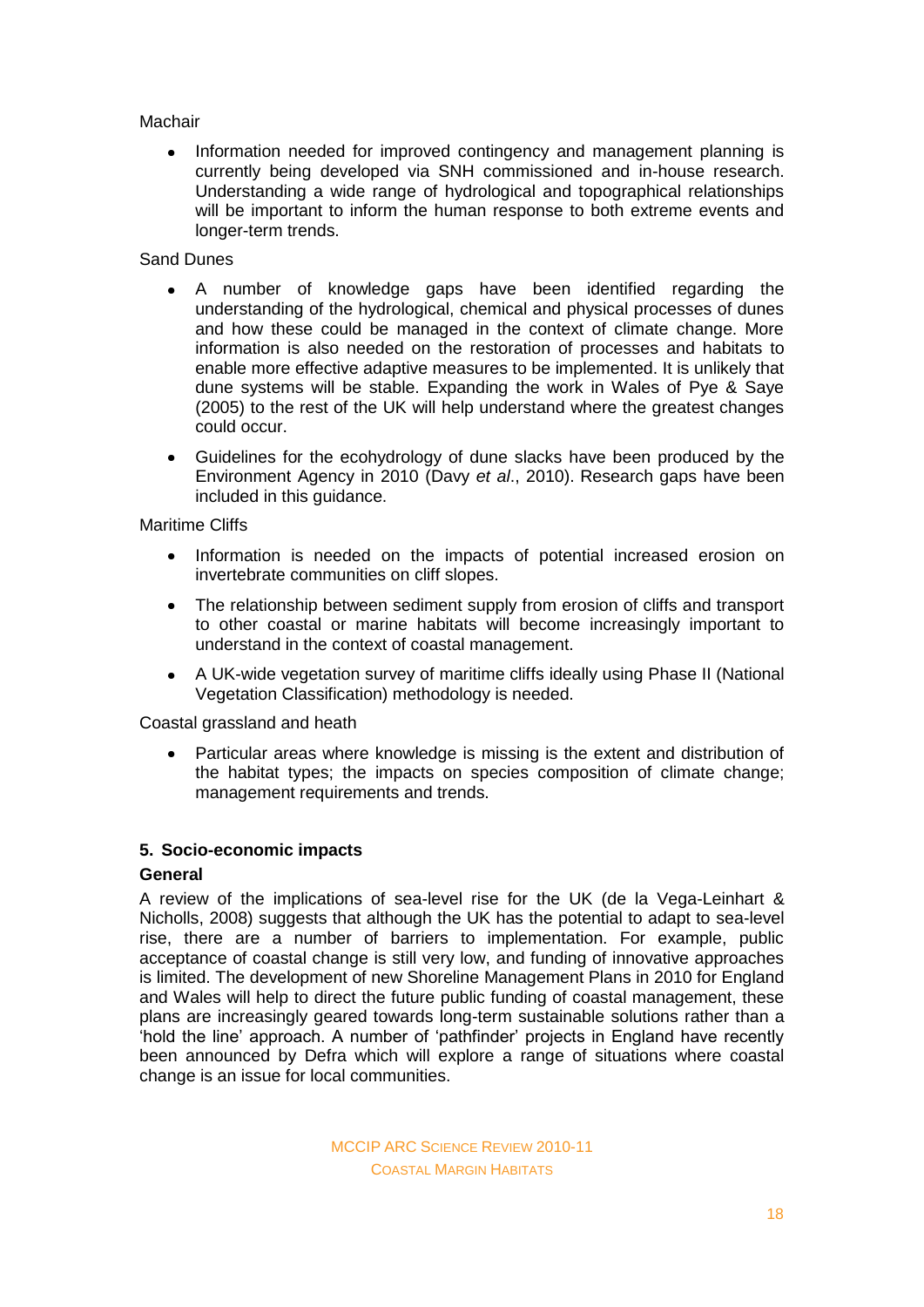Also in 2010, a revised beach management manual will be published to help guide engineers and other beach managers to more sustainable methods of managing flood risk on low-lying coasts.

The integration of coastal management with land-use and marine planning will become more important in future, under the broader context of Integrated Coastal Zone Management. The economic value of coastal habitats and coastal processes needs to be more widely understood and promoted: this is often difficult due to the public and political expectation that risk of flooding and erosion can and should be controlled.

There are a number of key researchers working on this issue of stakeholder dialogue and coastal change, for example the Tyndall Centre for Climate Change Research (Milligan *et al*., 2006)

*Dune systems*: The prospect of future morphological changes arising from climate / sea level change and changing patterns of coastal erosion and accretion, combined with changing attitudes away from fixed coast and flood protection towards coastal erosion and flood risk management, provides a significant opportunity to increase the geomorphological and ecological dynamism of dune systems. However, the evaluation of future management options needs to be carefully assessed on a site by site basis, taking into account the nature of local physical processes, sediment supply, likely long-term morphological evolution, and the present and possible future uses of the dunes themselves and the hinterland. Approaches to managing the landward movement of dune systems need to be developed (Pye *et al*., 2007). In view of the likelihood of increased beach steepening, rising sea levels and more frequent storm events in the coming decades, rates of frontal dune erosion are also likely to increase and 'hard' dune defences will become unsustainable in some areas. The future of dune golf courses will need to be addressed specifically in relation to this habitat.

*Machair*: The future of this habitat is totally interwoven with the role of traditional management. It appears to be very vulnerable to extreme events, and as is often the case, hard defences are called for after the event to reduce flood risk. This may not be sustainable in the long-term however.

*Shingle*: Flood and coastal erosion risk management relies largely on the ability of natural coastal processes to move and retain sediment within systems. In some areas there has been a decrease in shingle volume to sustain past flood risk management techniques, but new, more adaptive approaches which depend on natural processes are difficult for the public to accept.

*Cliffs:* it is estimated that on average, over the next 50 years 1 property per year will succumb to coastal erosion. Experience in places with rapid erosion form a focus for stakeholder dialogue on erosion risk management.

*Coastal grassland and heath*: Many of the key locations are within protected landscapes and as such play an important socio-economic role. Low- intensity agricultural management will play a key role in securing these habitats across their whole range, and needs to be addressed in agri-environment incentive schemes.

# **6. References**

Bird, E.C.F. (1985). Coastline Changes: a Global View. John Wiley & Sons, Chichester. Bird, E.C.F. (1996). Beach Management, John Wiley & Sons, Chichester.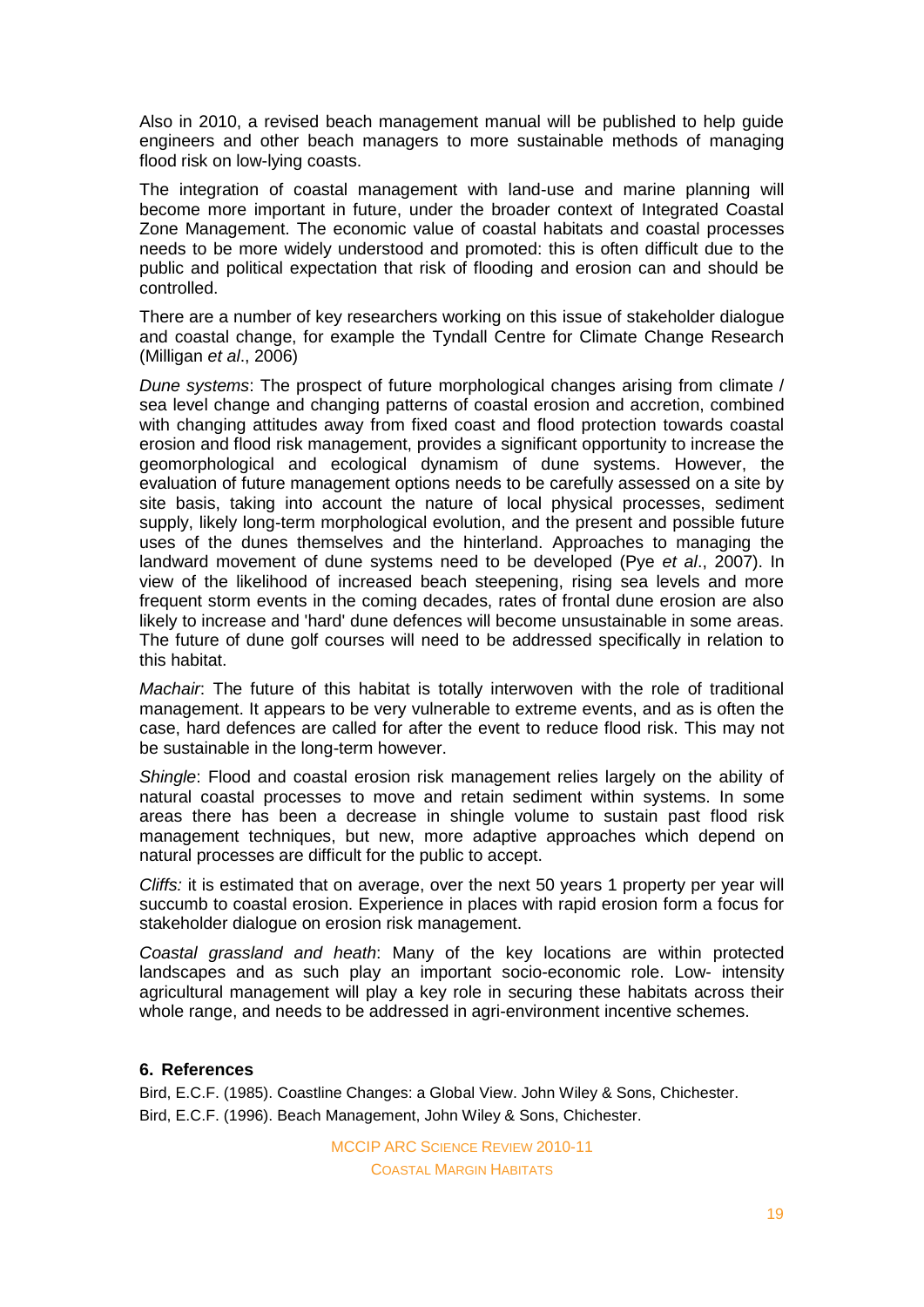Brown, A and Grice, P. (2005) Birds in England. English Nature. T & A.D Poyser. London.

- Burnham C.P & Cook, H. (2001). Hydrology and soils of coastal shingle with specific reference to Dungeness. In: Ecology & Geomorphology of Coastal Shingle, eds., J.R. Packham, R.E. Randall, R.S.K. Barnes & A. Neal. Westbury Academic & Scientific Publishing, Otley, West Yorkshire,
- Carter RWG (1991) Near-future sea level impacts on coastal dune landscapes. *Landscape Ecol.*, **6**, 29-39.
- Clarke D, & Sanitwong Na Ayutthaya S. (in press), Predicted effects of climate change, vegetation and tree cover on dune slack habitats at Ainsdale on the Sefton Coast, UK. *Journal of Coastal Conservation* DOI: 10.1007/s11852-009-0066-7.
- Davy, A.J., Hiscock, K.M., Jones, M.L.M., Low, R., Robins, N.S. and Stratford, C (2010). Ecohydrological guidelines for wet dune habitats, Phase 2. Environment Agency, Bristol.
- De la Vega-Leinhart, A.C. & Nicholls, R.J. (2008) Potential implications of sea-level rise for Great Britain. *Journal of Coastal Research,* **24** (2), 342-357.
- Doody, J.P. (2001). Coastal Conservation and Management: an Ecological Perspective. Conservation Biology Series, 13, Kluwer, Academic Publishers, Boston, USA, 306 pp.
- Doody, J.P. (2004). Benacre to Easton Bavents, Suffolk TM 540860. Assessment and survey of shingle vegetation for renotification purposes. Report to English Nature under Contract No. FST 20-18-012, Geomorphological & Shoreline Management Advice.
- Dornbusch, U., Williams, R., Robinson, D. & Moses, C.A., 2002. Life expectancy of shingle beaches: measuring in situ abrasion. Journal of Coastal Research, Special Issue 36, 249- 255. Available at [http://eprints.sussex.ac.uk/60/.](http://eprints.sussex.ac.uk/60/) Randall, R.E. (1977). Shingle foreshores. In: R.S.K., Barnes, ed., The Coastline. Wiley, London, 49-61.
- exeGesIS SDM Ltd & Doody, J.P. (2008). Development of a Coastal Vegetated Shingle Inventory for England. Natural England Commissioned Report NECR015
- Farrell, L. and R. E. Randall. 1992. The distribution of *Mertensia maritima* (L.) Gray, Oyster Plant, in Ireland. *Irish Nat. J,* **24,** 135–140
- Gribbin, J. (1984). World's beaches are vanishing. *New Scientist*, **102**, 30-2.
- Hopkins, J. 2007. British Wildlife and climate change 2: Adapting to climate change. *British Wildlife*, **18,** No 6
- Howe M A (2003) Coastal soft cliffs and their importance for invertebrates. *British Wildlife*, **14**, 323-331
- HR Wallingford (2002) Southern North Sea Sediment Transport Study, Phase 2 Sediment Transport Report, Report EX 4526 produced for Great Yarmouth Borough Council by CEFAS/UEA, Posford Haskoning and Dr Brian D'Olier
- Jones MLM, Reynolds B, Brittain SA, Norris DA, Rhind PM, Jones RE. 2006. Complex hydrological controls on wet dune slacks: The importance of local variability. Science of the Total Environment, **372**(1), 266-277.
- Jones MLM, Sowerby A, Williams DL, Jones RE. 2008. Factors controlling soil development in sand dunes: evidence from a coastal dune soil chronosequence. *Plant and Soil*, **307**(1- 2), 219-234.
- Lee, M (2001) Restoring biodiversity to soft cliffs. English Nature Research Report 398. Available via Natural England internet site
- May, V.J. & Hansom, J.D. (2003). Coastal Geomorphology of Great Britain. Geological Conservation review series No. 28. Joint Nature Conservation Committee, Peterborough
- Mieszkowska, N. (2010) Intertidal Habitats and Ecology *in* MCCIP Annual Report Card 2010- 11, MCCIP Science Review, 20pp. [www.mccip.org.uk/arc](http://www.mccip.org.uk/arc)
- Milligan, J., O'Riordan, T. & Watkinson, A. 2006. Designing coastlines fit for the future. English Nature Research Reports, No 702
- Natural England (2009). Responding to the impacts of climate change on the natural environment Character Area Climate Change project report NE114R. Natural England www.naturalengland.org.uk.